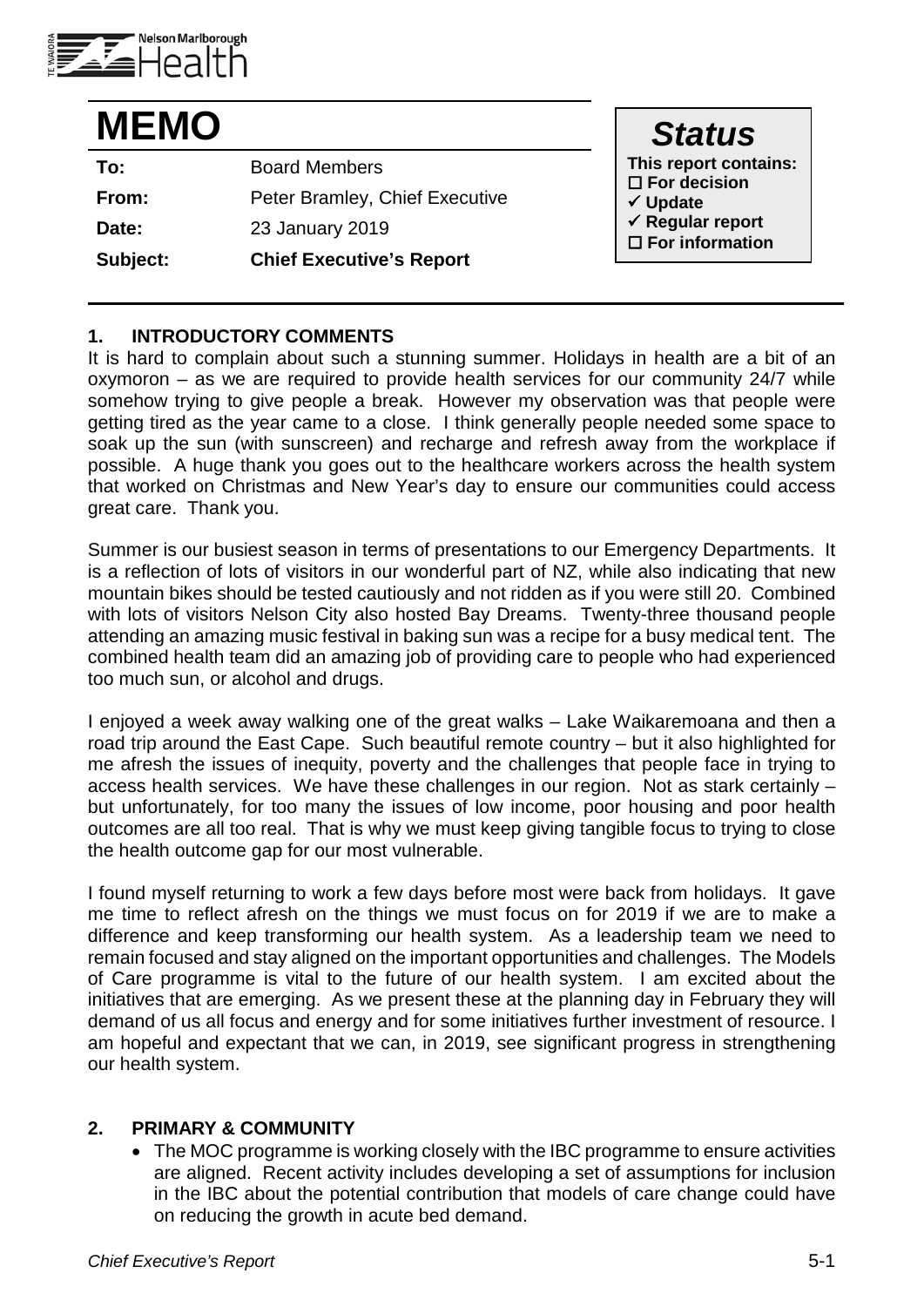

• A review of the District Nursing service data has been completed. Data shows the following for the Nelson/Richmond/Wakefield area:

| <b>Period</b> | <b>Service/Activity</b>        | % increase/decrease over 23<br>months |
|---------------|--------------------------------|---------------------------------------|
| 2017-2018     | Admissions                     | 14% increase                          |
|               | <b>Visits</b>                  | 20% increase                          |
|               | Contact/hour                   | 7% increase                           |
|               | Total patients under treatment | 16% increase                          |

The data indicates, for Nelson, that while admissions have increased, the number of visits has substantially increased due to higher acuity levels. That is, designated patients now require frequent if not daily visits. The complexity of patients continues to grow. Some of the complex patients District Nursing are now seeing in the community would once have been nursed in hospital for several weeks. For example, individual patients with stomas and bowel fistulas are frequently discharged using a negative pressure device requiring regular flushing of the wound. Although family may be of assistance, these patients can take 1-2 hours per visit.

- November and December saw the conclusion of the 2018 school-based immunisation programme. A total of 87 schools across the Nelson/ A total of 87 schools across the Nelson/ Tasman/Marlborough region received the programme which involved 972 Boostrix (tetanus, diphtheria, pertussis booster) and 981 HPV (Human papilloma virus) doses being given. Planning is now well underway for 2019.
- Following a successful professional development day in December, the Public Health Nurse service will be moving to a locality based approach in 2019. Two Public Health Nurses (PHNs) will be assigned a specific geographic area within which to focus their work. They will be expected to complete a community profile and community needs assessment specific to their community over the course of 2019. A particular focus will be on improving interactions with other services in their particular geographic area including mental health providers, general practice, schools and NGOs.
- Nelson/Marlborough continues to perform well against other DHBs in the country for Before School Checks, with 1,009 checks undertaken year to date. This is 71% of the target, with 88 of those being high deprivation checks (56% of target). Checks are being completed in clinics and some pre-schools across the district. Increased social and behavioural issues, and an increase in parents with mental health and addiction issues, are being noted by the Public Health Nurse team. There are clear links between parents presenting with mental health and addiction issues and children identified with behavioural and possible mental health issues by the Strengths and Difficulties Questionnaire completed by early childhood teachers (SDQ-T). Both teachers and PHNs are reporting challenges of having to manage the parent's issues prior to addressing the issues for the child.
- The four Public Health Nurses in Wairau continue to take a lead role in the Marlborough Children's Team. There is high demand for the team to take on the lead professional role with families as a result of the effective work they are doing in this space.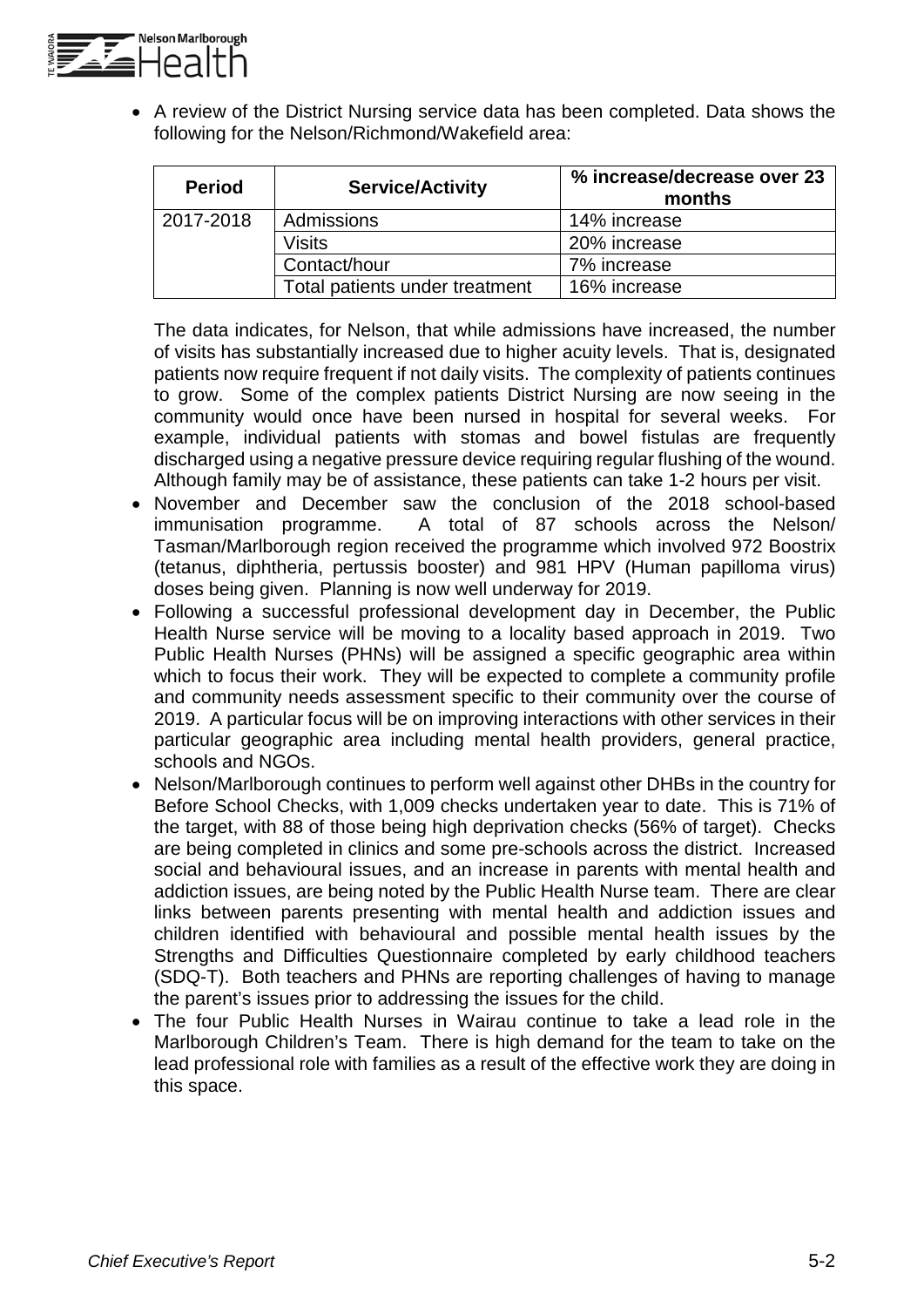



- The Outreach Immunisation Service (IAS) continues to reach families who struggle to access mainstream services. Complex families with multiple social, housing and health issues characterise the types of families seen by the service. Moving forward, we will look at ways the OIS service can be extended, potentially by upskilling all PHNs to be able to immunise infants and children.
- A Public Health Nurse currently provides an eczema clinic to children across the region. Since the clinic was established two years ago, admissions to Nelson Hospital for children with eczema have decreased from 78 to 3. In December 31 clients were seen across three clinics in Richmond and two clinics in Blenheim.

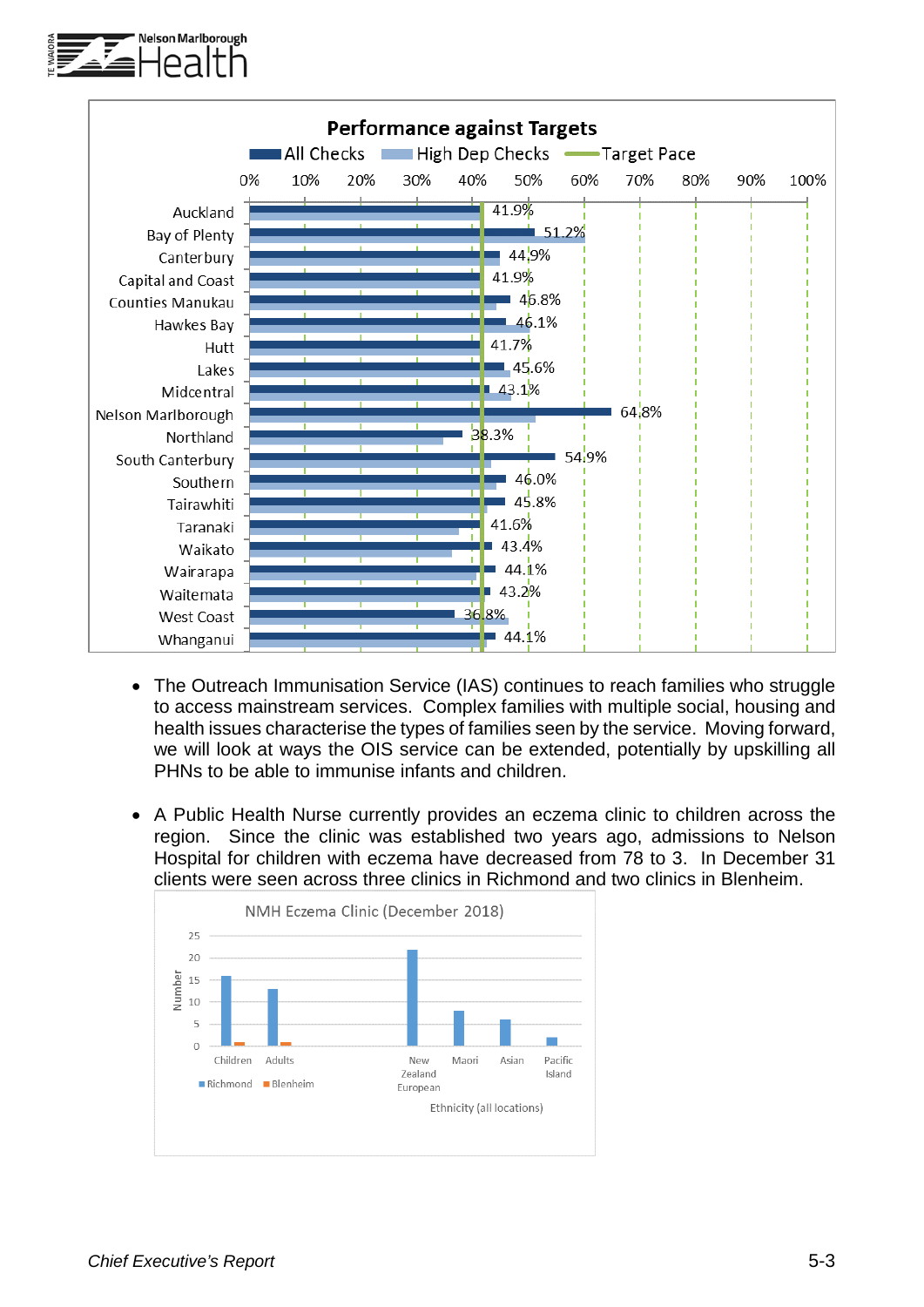

• The Sexual Health Service continues to see high numbers of patients. There has been a gradual increase in patient numbers over time with more rapid increases over the past 5 years.

| Year | Total appointments |                                                                      |
|------|--------------------|----------------------------------------------------------------------|
| 2003 | 1500               | <b>Total appointments</b>                                            |
|      |                    | 3500                                                                 |
| 2004 | 1583               |                                                                      |
| 2005 | 1401               | 3000                                                                 |
| 2006 | 1427               |                                                                      |
| 2007 | 1623               | 2500<br>콩                                                            |
| 2008 | 1762               |                                                                      |
| 2009 | 1909               | 2000                                                                 |
| 2010 | 2141               | Number of appoin                                                     |
| 2011 | 2380               | 1500                                                                 |
| 2012 | 2170               | 1000                                                                 |
| 2013 | 2353               |                                                                      |
| 2014 | 1987               | 500                                                                  |
| 2015 | 2199               | ö                                                                    |
| 2016 | 2921               | 2002<br>2004<br>2006<br>2008<br>2012<br>2014<br>2016<br>2018<br>2010 |
| 2017 | 2957               | Year                                                                 |

- The HealthPathways website was used by 1,241 users over November and the usual seasonal reduction in December with 1,108 users. This is similar to use in the same time in the preceding year. Reviews and updates are underway on 21 pathways, and a revised priority review schedule has been developed by the Clinical Editors.
- This period saw the first recorded case of hepatitis E notified to NMDHB Medical Officers of Health. Investigations showed the infected person had extensive travel to Europe, and had eaten a lot of cured uncooked pig meat. This disease has a similar course to hepatitis A. No further transmission in NZ was observed.
- There is an ongoing national pertussis outbreak, which Medical Officers of Health continue to be involved in responding to.
- There was a second outbreak of measles in the South Island this year. The index case had been a kayak instructor in Southland, and as such had come into contact with a large number of people. We had one confirmed case, a Blenheim resident who was an unvaccinated person in their 20's who had been a work colleague of the primary case. It should be noted that immunisation coverage for measles is at a level that means Nelson Marlborough residents are at risk of further outbreaks of measles. Efforts are ongoing to improve the immunisation uptake.
- Unusually two cases of serious invasive meningococcal disease were reported in two adults in quick succession. Both cases were seriously ill and required intensive care treatment in hospital, but fortunately treatment was sought and given in time to prevent severe disability and/or death, and good outcomes were seen. Contact tracing was carried out with eleven contacts, between the two cases, being offered and receiving prophylactic antibiotics and immunisation.
- A case of community acquired pneumonia was reported. The notification was received via the microbiology laboratory. The case turned out to be caused by *Legionella longbeachae*, most likely acquired via potting mix, with the added factor that standard advised precautions were not followed.
- A tourist suffering from typhoid was admitted to hospital. The source was most likely from overseas travel in Asia.
- An improved influenza staff immunisation rate was achieved by the DHB. The incidence of influenza during this flu season was relatively low.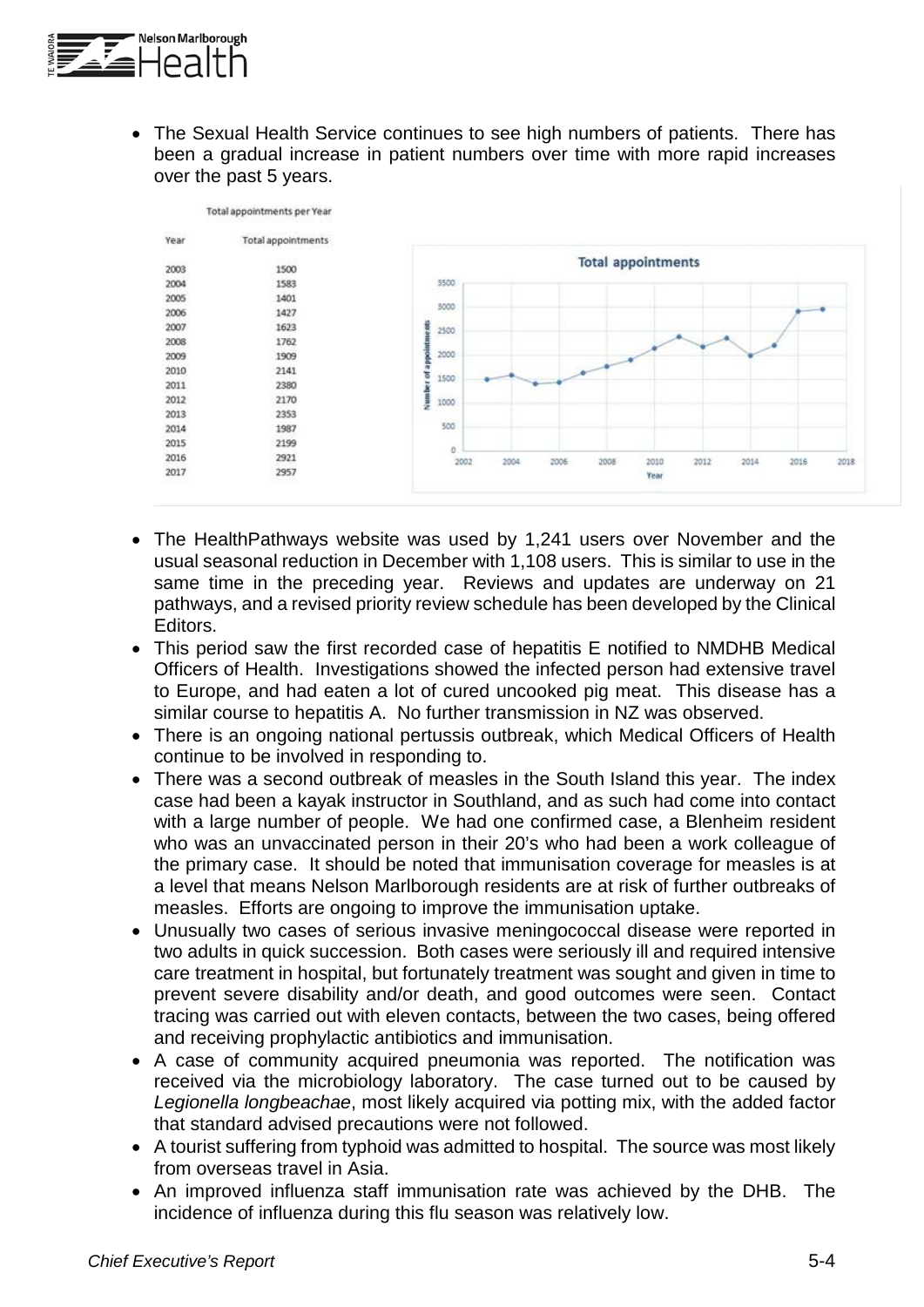

- NMH has been involved with planning for Bay Dreams, alongside City Council and event organisers. This event involved an influx of over 20,000 guests to the Nelson region. The focus has been in reducing risk from a range of harms, including alcohol, violence, drugs, communicable disease, and heatstroke. Three nurses were employed for the day at Bay Dreams to avoid flow onto ED/MIC. This supplemented St John and Red Cross volunteers. The nurses saw nearly 80 patients of which they estimate 50% would have required transfer to MIC or ED without their intervention.
- The membrane treatment plant in Seddon has been built, and commissioning trials completed. Operational data from both trials has been reviewed by NMH's Drinking Water Assessor, along with treatment plant certification. This has established that the plant can meet the drinking water standards for NZ 2005 (revised 2008) and is capable of meeting it in the future (monthly reports from the plant will verify the ongoing compliance). E.coli testing of the treated water shows it is safe to drink, however, the boil water notice remains in place until all clearances are given by the Drinking Water Assessor. A Water Safety Plan is being updated and, if approved by the Drinking Water Assessor, and additional criteria are met, then the boil water notice (in place since 1999) will be lifted. Council proposes an open day for the public in late January 2019, and an official opening at some point. This will be a cause for celebration for the Council, community and NMH staff.
- Two teams were used to undertake two Controlled Purchase Operations (CPO) for tobacco in December. Thirty-four tobacco retail premises were visited, with four sales being made to our 15year old volunteers. The Ministry of Health has issued infringement notices to those retailers who sold cigarettes.
- All practices in Nelson/Tasman have opted into the Community Service Card (CSC) initiative from 1 December (meaning those with a CSC pay at most \$18.50 for a GP consultation). In Marlborough two practices opted in from 1 December, three have opted in from 1 January and two are currently undecided if and when they will opt in. All after-hours services are providing free care to under 14 year olds after hours.
- Work is underway with primary care providers to have free Long Acting Reversible Contraceptive (LARC) insertions and removals for women aged 15-44 who live in quintile 5 areas or have a CSC. This will be funded from new revenue from the MoH. Low cost (\$5) contraceptive consultations will also be provided for a similar cohort of women, although this may be restricted due to the level of funding available. It is aimed for this to begin 1 April 2019.
- School based health services provided by a nurse are to be extended from just alternative education in Nelson Marlborough to decile 4 schools (Murchison, Tapawera and Te Kura Kaupapa Maori o Tuia te Matangi) from 1 April 2019. NMH is supplementing a small amount of additional funding. A key focus of the service is for health assessments for first year secondary pupils.
- The service is currently short of the workforce required to address arrears. Arrears are steady at 22%. Two graduates are being trained and will be at full capacity in 3-4 months. There are currently two vacancies for Therapists which are being advertised. Saturday clinics at Nelson will continue in 2019 with options being looked at to make this permanent. Go live on the Titanium (software) upgrade is April 2019 and should be completed under the initial budget estimate due to less IT support needed than expected.
- Work is underway with the Pacific Trust to support access to oral health care.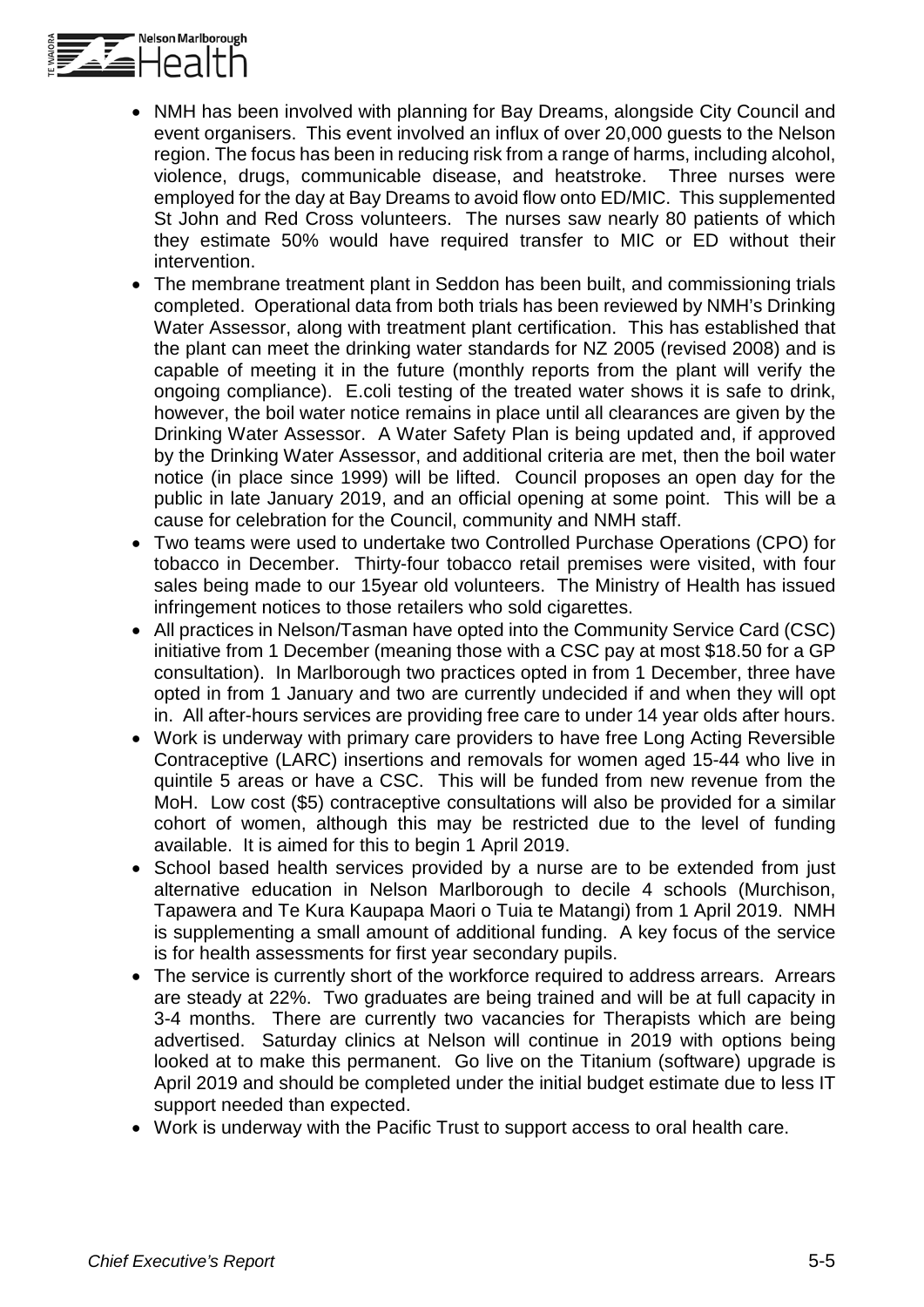

- During November and December Public Health submissions were submitted on:
	- Tasman District Council's Freedom Camping Bylaw
	- Food Standards Committee; review of Health Star Ratings
	- Marlborough District Council's Disaster Strategy
	- Child Wellbeing Strategy, Department of Prime Minister and Cabinet
	- Health (Drinking Water) amendment Bill.

As previously with Tasman District Council the PHS appeared in front of Nelson City Council at their Gambling Hearing regarding a sinking lid policy for pokie machines in the Nelson area. Importantly 30 out of the 36 submissions were in favour of strengthening gambling policies and requested a sinking lid policy.

# **3. MENTAL HEALTH & ADDICTIONS AND DSS**

## **3.1 He Ara Oranga**

The report of the Government Inquiry into Mental Health and Addiction was released in December. While the Government is not due to respond to the report until March 2019, the themes coming through the report are similar to the direction NMDHB has been taking the service recently. Key recommendations which may impact DHBs are:

- That delivery of Mental Health and Addictions services should be targeted at 20% of the population, rather than the current 3%. This recommendation will see a greater spectrum of services available, across the continuum of acuity
- That greater emphasis is placed on primary health and community services to deliver patient care
- To place people at the centre of mental health and addiction governance, planning, policy and service development. It was recommended specifically that DHBs should be required to report on this measure
- To increase choice in the type of services available. The report has a strong lean towards talking therapies, alcohol and other drug services and culturally aligned therapies
- To create a Mental Health and Wellbeing Commission to provide leadership and oversight to the sector, especially in service design and health promotion and prevention.

The full report is available at [www.mentalhealth.inquiry.govt.nz.](http://www.mentalhealth.inquiry.govt.nz/)

In general our service feels we have made good progress in the direction that this report is requesting. Ongoing focus to embed the changes we have initiated is required.

# **3.2 Models of Care**

Mental Health reporting through the MOC programme is now better integrated. Key projects the team are involved with include:

- Virtual health clinics
- Access to specialist advice
- Primary care credentialing programme
- Infant mental health programme development.

# **3.3 Care Foundation**

The Care Foundation has agreed to fund psychological first aid courses with the view to making them widely available in the community, workplaces and schools. This will improve the community's knowledge about Mental Health and how to take care of one self and others.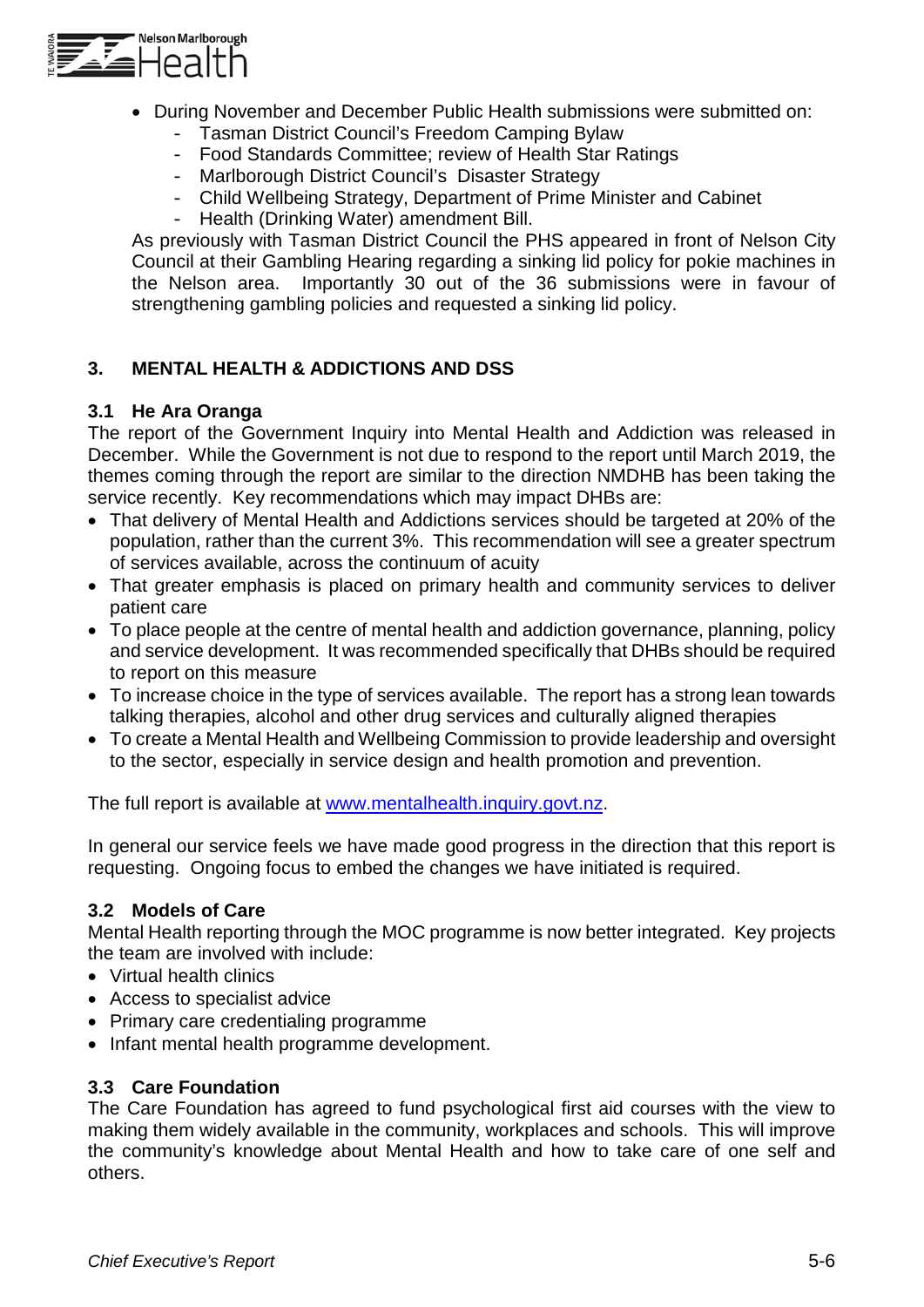

#### **3.4 Community Teams**

There are vacancies in the Community Assessment Team (CAT) which we are actively recruiting to. The Community Team staff assist the CAT team during the day.

#### **3.5 Mental Health Admissions Unit (Wahi Oranga)**

Overall, a busy month. The team has coped well, but it has been challenging. Staff have begun to use electronic notetaking which is going well. They have managed high occupancy and high acuity over the Christmas/New Year period, and are accommodating the locum medical workforce very well.

|                               | October | <b>November</b> | <b>December</b> |
|-------------------------------|---------|-----------------|-----------------|
| Admissions                    | 31      | 33              |                 |
| <b>Discharges</b>             | 27      |                 | 23              |
| Seclusion (Episodes/Number of | 42      | 50              | 52              |
| Patients)                     |         |                 |                 |

#### **3.6 Child & Adolescent Mental Health Service (CAMHS)**

We operated on skeleton staff as this traditionally is not a busy time for the CAMHS team. The CAT team and CAMHS day time duty worked effectively on the minimal out of hours contact over the Christmas and New Year period.

All referrals are actively triaged at the point of receiving referral to service. Urgent referrals are seen face to face within 72 hours (depending on urgency and need).

A proposal is being developed for Infant Mental Health and a steering group meeting to drive the project is planned.

A person has been appointed to the Eating Disorder clinician role, and advertising for the Support Worker role to support community and inpatient work in the area is underway.

Positive feedback continues to be received about the responses from CAMHS and building our relationships within the community. The change from all hours 'crisis' to day time CAMHS duty appears to be settling well into business as usual.

Meetings are being held with GPs about having CAMHS involvement in the health hub initiative. This has had a significant impact on improving our relationships as a service.

We are working with schools to improve communication.

Initiatives to work closely with Paediatrics on joint assessments and the ongoing development of child and infant mental health service provision within CAMHS is ongoing. Further improvement projects will be underway in 2019

|                              |                 | <b>Nelson/Tasman</b> |                 | Wairau          |
|------------------------------|-----------------|----------------------|-----------------|-----------------|
|                              | <b>November</b> | <b>December</b>      | <b>November</b> | <b>December</b> |
| Referrals                    | 32              | 45                   | 20              | Not available   |
| Waitlist                     | 46              | 49                   | 29              | Not available   |
| <b>Discharges</b>            | 54              | 37                   | 15              | Not available   |
| Redirected to TPO            | 10              |                      |                 | Not available   |
| Redirected to other Agencies |                 |                      |                 | Not available   |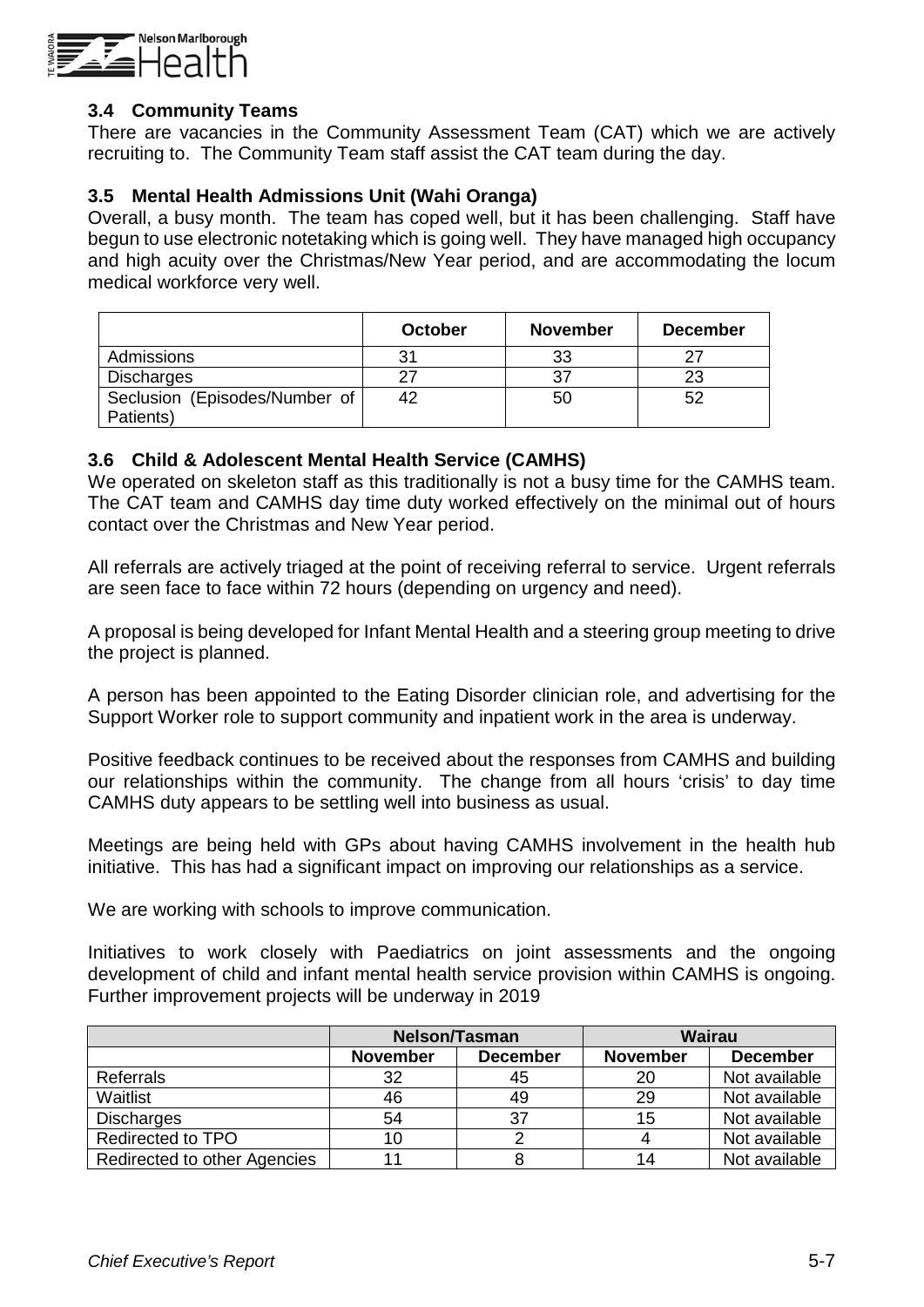





## **3.7 Older Persons (Alexandra Hospital)**

The number of patients waiting for D6 beds now sits at 2, with the average waiting time being 80 days.

|                                  | <b>October</b> | <b>November</b> | <b>December</b> |
|----------------------------------|----------------|-----------------|-----------------|
| <b>Bed Occupancy</b>             | 70%            | 90%             | 83%             |
| Admissions                       |                | 6               |                 |
| <b>Discharges</b>                |                | З               |                 |
| # Waiting for D6 Beds (dementia) |                |                 |                 |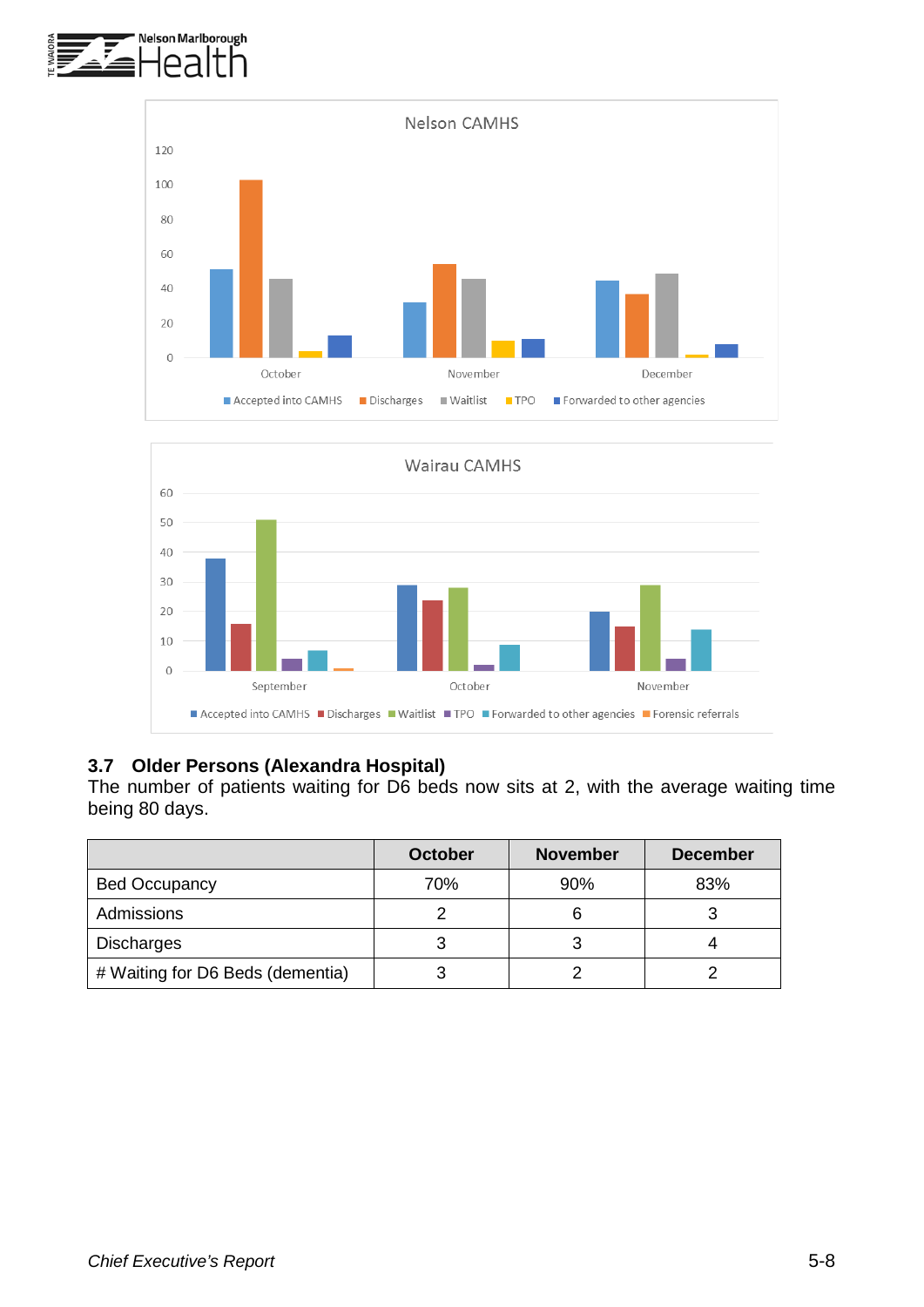

#### **3.8 Addictions Service**

We continue to work in consultation with other agencies around complex cases, and this approach is increasing with our Mental Health and physical health colleagues.

A meeting was held with personnel around a programme called the Matrix Programme, specific for those addicted to Methamphetamine. This is very timely as this client group is very difficult to keep in treatment with our current system.

On call remains steady. This is mostly around supporting the pharmacies, ED, Police, CAT and Wards with concerns around Addiction clients.

|                      | <b>Adult</b><br><b>Nelson/Tasman</b> |     | <b>Adult</b><br><b>Wairau</b> |     | Youth<br><b>Nelson/Tasman</b> |     | Youth<br><b>Wairau</b> |     |
|----------------------|--------------------------------------|-----|-------------------------------|-----|-------------------------------|-----|------------------------|-----|
|                      | Nov                                  | Dec | Nov                           | Dec | Nov                           | Dec | Nov                    | Dec |
| Referrals            | 65                                   | 51  | 19                            | 21  | 23                            | 13  | 14                     | 4   |
| <b>Court Reports</b> |                                      |     | 5                             | 0   |                               |     | 0                      |     |

#### **3.9 Marlborough Adult Mental Health**

Currently the PHO are identifying suitable staff and undertaking training, as unfortunately there is no credentialing programme in Marlborough this year. The plan is to integrate a Mental Health Pharmacy screen.

|                                                                            | <b>October</b> | <b>November</b> | <b>December</b> |
|----------------------------------------------------------------------------|----------------|-----------------|-----------------|
| Referrals accepted                                                         |                | 16              |                 |
| Advice only or Redirected to other<br>services e.g. ACC, AOD, primary care | 12             |                 | 13              |

#### **3.10 Seclusion**

|                            | <b>October</b> | <b>November</b> | <b>December</b> |
|----------------------------|----------------|-----------------|-----------------|
| Total number of patients   | b              |                 |                 |
| Total number of hours      | 463            | 586             | 648             |
| Maximum hours in seclusion | 64             | 91              | 58              |
| Minimum hours in seclusion | በ 2            | 0.2             | በ 2             |

Increased use of seclusion is attributed to increased occupancy, often exceeding capacity and level of acuity associated with a small number of patients.

The project team on the Zero Seclusion Project continue to work embedding co–design/six core strategies into everyday practice. One of the focus areas will be to develop alternative pathways for patients who are known to the service to avoid seclusion on admission.

#### **3.11 Disability Support Services**

The GM visited 46 homes as well as DSS Day Services, delivering parcels of Christmas goodies to express thank you to staff for their hard work throughout the year. This was very well received by staff and by the people we support. Thank you to the Care Foundation for supporting this initiative.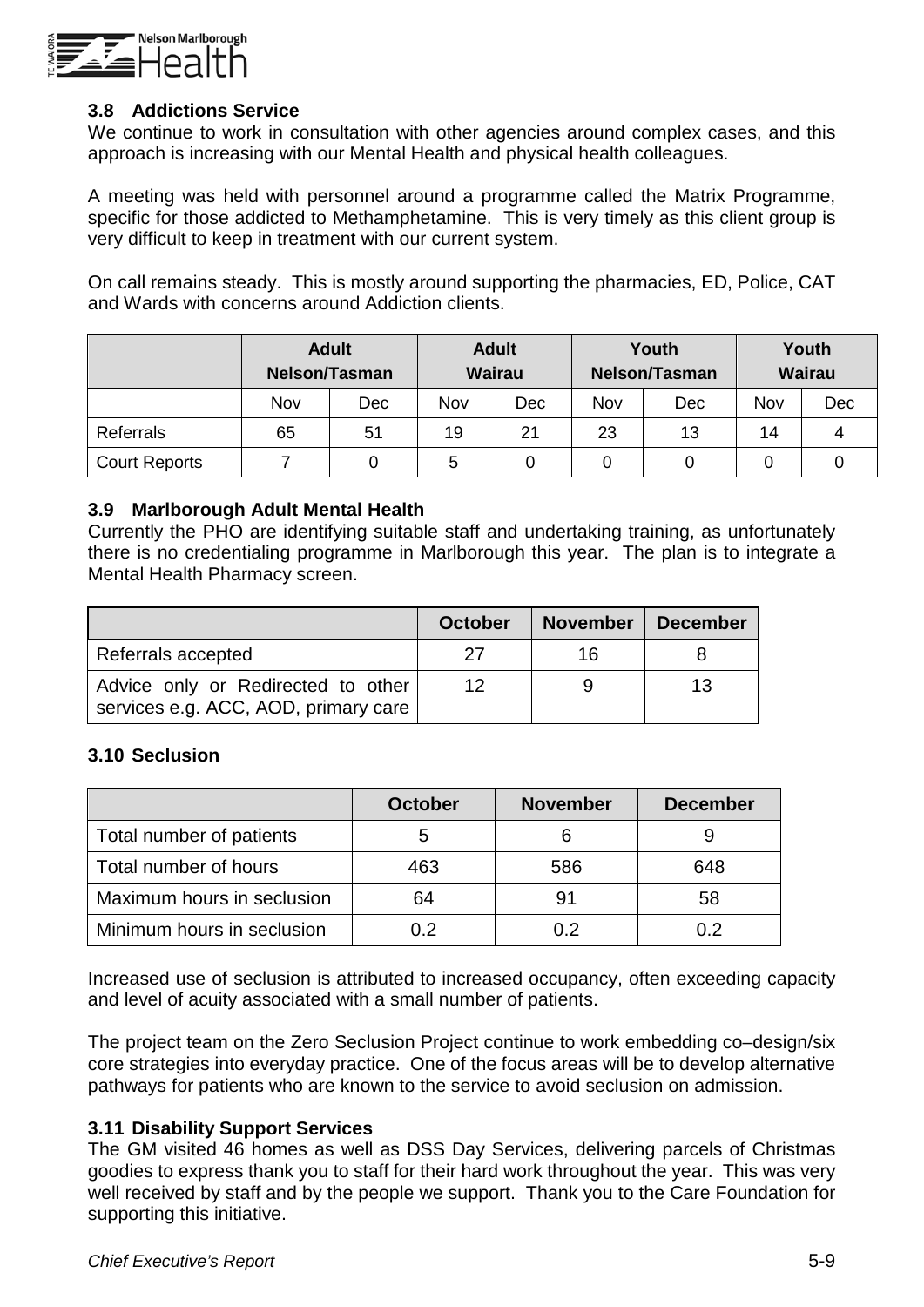

| <b>Disability Support Services (DSS)</b> |                                          |          |                              |             |                | <b>YTD November</b> |                     |                              |                |                |                          |
|------------------------------------------|------------------------------------------|----------|------------------------------|-------------|----------------|---------------------|---------------------|------------------------------|----------------|----------------|--------------------------|
|                                          |                                          |          | <b>Current November 2018</b> |             |                | 2018                |                     | <b>Current December 2018</b> |                |                | <b>YTD December 2018</b> |
|                                          | <b>Contracted Services</b>               | ID       | PD                           | <b>LTCH</b> | <b>Total</b>   | <b>YTD Total</b>    | ID                  | <b>PD</b>                    | <b>LTCH</b>    | <b>Total</b>   | <b>YTD Total</b>         |
| <b>Current Moh</b>                       | As per Contracts at month                |          |                              |             |                |                     |                     |                              |                |                |                          |
| Contract                                 | end                                      | 163.5    | 17                           |             | 180.5          |                     | 162.5               | 17                           |                | 179.5          |                          |
| <b>Beds-Moh</b>                          | As per Contracts at month                |          |                              |             |                |                     |                     |                              |                |                |                          |
| <b>Individual contracts</b>              | end                                      | 9        |                              |             | 10             |                     | 9                   | 1                            |                | 10             |                          |
| Beds - S&P-                              |                                          |          |                              |             |                |                     |                     |                              |                |                |                          |
| <b>Chronic Health</b>                    | As per Contracts at month                |          |                              |             |                |                     |                     |                              |                |                |                          |
| <b>Conditions</b>                        | end                                      | 1        |                              | 9           | 10             |                     | 1                   |                              | 9              | 10             |                          |
| <b>Beds-Individual</b>                   | As per Contracts at month                |          |                              |             |                |                     |                     |                              |                |                |                          |
| contracts with ACC                       | end                                      | 1        | 1                            |             | $\overline{2}$ |                     | 1                   | 1                            |                | $\overline{2}$ |                          |
| Beds - Others -                          |                                          |          |                              |             |                |                     |                     |                              |                |                |                          |
| <b>CY&amp;F &amp; Mental</b>             |                                          |          |                              |             |                |                     |                     |                              |                |                |                          |
| <b>Health</b>                            |                                          | 1.5      |                              |             | 2.5            |                     | 1.5                 | $\overline{2}$               |                | 3.5            |                          |
|                                          | <b>Residential contracts -</b>           |          |                              |             |                |                     |                     |                              |                |                |                          |
|                                          | Actual at month end                      | 176      | 20                           | 9           | 205            |                     | 175                 | 21                           | 9              | 205            |                          |
|                                          |                                          |          |                              |             |                |                     |                     |                              |                |                |                          |
|                                          | <b>Number of people supported</b>        |          |                              |             |                |                     |                     |                              |                |                |                          |
| <b>Total number of</b>                   | <b>Residential service users -</b>       |          |                              |             |                |                     |                     |                              |                |                |                          |
| people supported                         | <b>Actual at month end</b>               | 176      | 20                           | 9           |                | 205 decrease 2      | 175                 | 21                           | 9              | 205            |                          |
|                                          | Respite service users -                  |          |                              |             |                |                     |                     |                              |                |                |                          |
|                                          | Actual at month end                      | 3        | $\overline{2}$               |             | 5              |                     | 3                   | 3                            |                |                | 6 increase 1             |
|                                          | Child Respite service users -            |          |                              |             |                |                     |                     |                              |                |                |                          |
|                                          | <b>Actual at month end</b>               | 31       |                              |             |                | 31 increase 1       | 32                  |                              |                |                | 32 increase 1            |
|                                          | <b>Personal cares/SIL service</b>        |          |                              |             |                |                     |                     |                              |                |                |                          |
|                                          | users - Actual at month end              | $\bf{0}$ | 1                            |             | 1              |                     | 0                   | 1                            |                | 1              |                          |
|                                          |                                          |          |                              |             |                |                     |                     |                              |                |                |                          |
|                                          | <b>Total number of people</b>            |          |                              |             |                |                     |                     |                              |                |                |                          |
|                                          | supported                                | 210      | 23                           | 9           | 242            |                     | 210                 | 25                           | 9              | 244            |                          |
|                                          |                                          |          |                              |             |                |                     |                     |                              |                |                |                          |
| <b>Total Available Beds</b>              |                                          |          |                              |             |                |                     |                     |                              |                |                |                          |
| <b>Service wide</b>                      | <b>Count of ALL bedrooms</b>             | 230      |                              |             |                |                     | 230                 |                              |                |                |                          |
|                                          | Total available bed days                 | 6,900    |                              |             |                | 35,190              | 7,130               |                              |                |                | 42,320                   |
| <b>Total Occupied Bed</b>                | Actual for full month -                  |          |                              |             |                |                     |                     |                              |                |                |                          |
| days                                     | includes respite                         | 6,317    |                              |             |                | 32,216              | 6,501               |                              |                |                | 38,717                   |
|                                          | Based on actual bed days                 |          |                              |             |                |                     |                     |                              |                |                |                          |
|                                          | for full month (includes                 |          |                              |             |                |                     |                     |                              |                |                |                          |
| Total Occupied Beds respite volumes)     |                                          | 91.6%    |                              |             |                | 91.5%               | 91.2%               |                              |                |                | 91.5%                    |
|                                          |                                          | Last     | <b>Current</b>               |             |                |                     | Last                | <b>Current</b>               | <b>Varian</b>  |                |                          |
|                                          |                                          | month    | month                        | Variance    |                |                     | month               | month                        | ce             |                |                          |
|                                          |                                          |          |                              |             |                |                     |                     |                              |                |                |                          |
| Total number of people supported         |                                          | 243      | 242                          | 1           |                |                     | 242                 | 244                          | $\overline{2}$ |                |                          |
| <b>Referrals</b>                         | Total long term residential<br>referrals | 7        | 8                            |             |                |                     | 8                   | 7                            |                |                |                          |
| <b>Referrals - Child</b>                 |                                          |          |                              |             |                |                     |                     |                              |                |                |                          |
| <b>Respite</b>                           | <b>Child Respite referrrals</b>          | 10       | 11                           |             |                |                     | 11                  | 11                           |                |                |                          |
|                                          | New Referrals in the month               | 4        | 4                            |             |                |                     | $\overline{\bf{4}}$ | $\overline{\mathbf{3}}$      |                |                |                          |
| Of above total                           |                                          |          |                              |             |                |                     |                     |                              |                |                |                          |
| referrals                                | <b>Transitioning to service</b>          |          |                              |             |                |                     |                     |                              |                |                |                          |
|                                          | On Waiting List                          | 7        | 8                            |             |                |                     | 8                   | 7                            |                |                |                          |
| <b>Vacant Beds at End</b>                |                                          |          |                              |             |                |                     |                     |                              |                |                |                          |
| of month                                 |                                          | 10       | 13                           |             |                |                     | 13                  | 12                           |                |                |                          |
|                                          | Less people transitioning to             |          |                              |             |                |                     |                     |                              |                |                |                          |
|                                          | service                                  |          |                              |             |                |                     |                     |                              |                |                |                          |
|                                          | <b>Vacant Beds</b>                       | 10       | 13                           |             |                |                     | 13                  | 12                           |                |                |                          |

#### **4. INFORMATION TECHNOLOGY**

- The eTriage project reached a significant milestone with the first service going live. ENT is the pilot service to test functionality. The benefits of eTriage are efficiency and visibility. Clinicians and GPs can now track the progress of referrals and outcomes within the HCS portal. Clinicians can electronically triage the referral and if necessary transfer these among specialities, and so reduce manual effort required for a paper workflow.
- The plan to upgrade from the end-of-life WinDOSE to ePharmacy has reached the end of the Implementation Planning Study (IPS) stage. We now await confirmation from the vendor and the regional host on the plan and detailed costs. The upgrade includes moving to share the regionally hosted ePharmacy so that CDHB, WCDHB and NMH share the same application.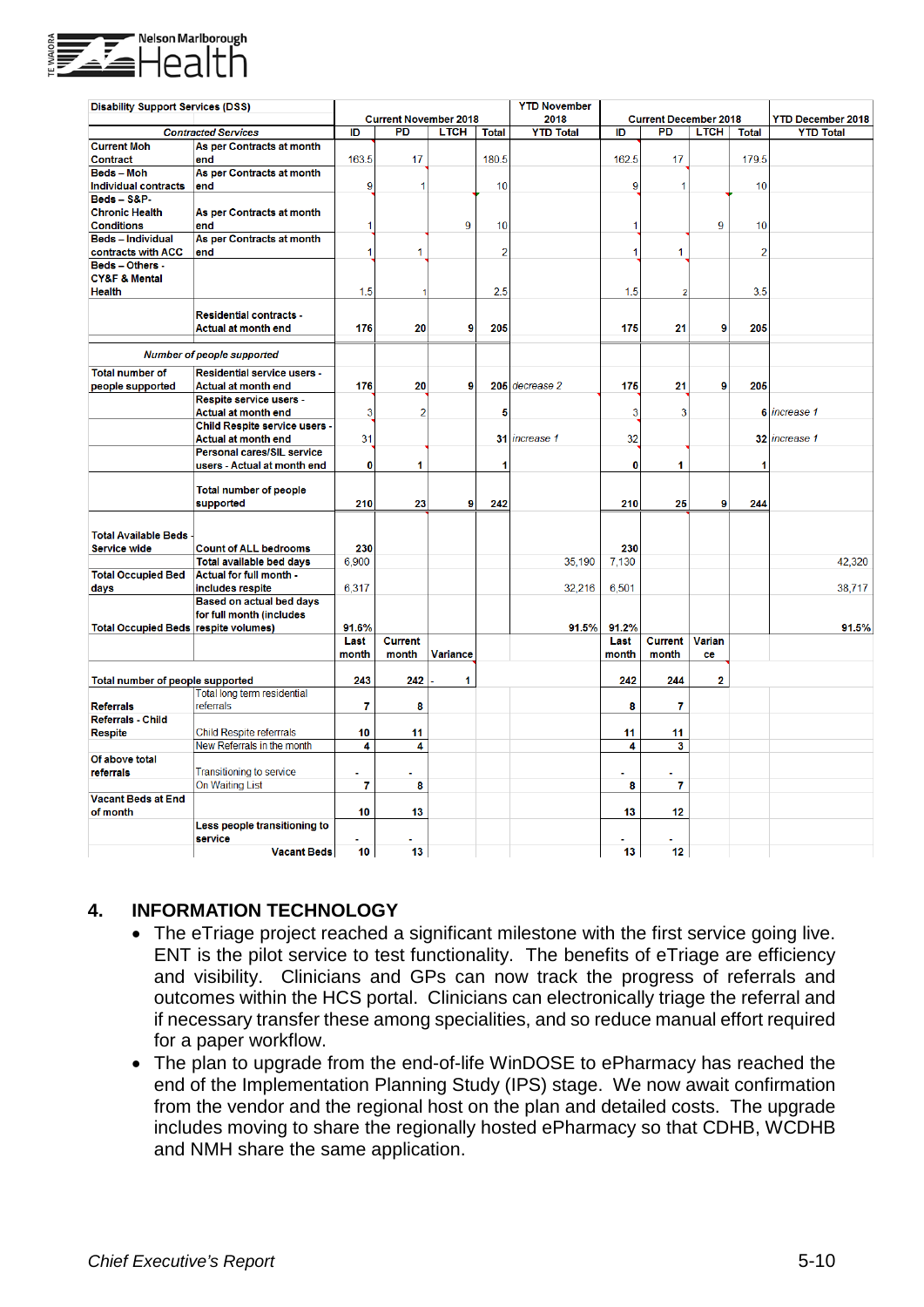

# **Project Status**

| <b>Name</b>                    | <b>Description</b>                                                                                                   | <b>Status</b>                                                                                                                                                                                                                                                                                                                                                                                                                                                                                    | Original<br><b>Due Date</b>                  | <b>Revised</b><br><b>Due Date</b> |  |
|--------------------------------|----------------------------------------------------------------------------------------------------------------------|--------------------------------------------------------------------------------------------------------------------------------------------------------------------------------------------------------------------------------------------------------------------------------------------------------------------------------------------------------------------------------------------------------------------------------------------------------------------------------------------------|----------------------------------------------|-----------------------------------|--|
| <b>PaperLite and New</b>       |                                                                                                                      |                                                                                                                                                                                                                                                                                                                                                                                                                                                                                                  |                                              |                                   |  |
| eTriage                        | Electronic triage of<br>referrals delivered via<br><b>ERMS</b>                                                       | ENT pilot successfully gone<br>live. eTriage upgrade to version<br>5.3 scheduled for Feb 19. Next<br>tranche of services being<br>prepared for a March go-live.<br><b>Additional NMH requirements</b><br>gathered and a Gap analysis<br>underway.                                                                                                                                                                                                                                                | various                                      | <b>May 18</b>                     |  |
| eRadiology                     | Regional project for<br>online ordering and<br>sign-off for Radiology<br>tests and results.                          | Comrad referral eTriage added<br>to scope. Vendors committed to<br>March implementation, comms<br>and change planning underway.                                                                                                                                                                                                                                                                                                                                                                  | <b>Mar 18</b>                                | <b>TBC</b>                        |  |
| ePharmacy: IPS                 | ePharmacy is a<br>dispensing and stock<br>management system<br>which will allow<br>reporting of medication<br>usage. | <b>Implementation Planning Study</b><br>(IPS) to upgrade to regional<br>ePharmacy from local<br>WinDOSE, Documents for<br>NMH and WCDHB now<br>submitted to vendor to confirm<br>project plan and price (no<br>change from previous month).                                                                                                                                                                                                                                                      | <b>Jul 18</b>                                | Dec 18                            |  |
| SI PICS -<br><b>Foundation</b> | <b>Patient Administration</b><br>System (PAS)<br>replacement for<br>Ora*Care                                         | Upgrade Release 18.2.3 went<br>live on 5 December (delayed<br>from 27 November) bringing a<br>number of minor<br>enhancements. Focus remains<br>on extracts, reporting, and data<br>quality. Planning is underway<br>for the nurse champions group<br>and bed management process<br>changes and for release $18.3 -$<br>these are pencilled for March<br>currently.<br>A service pack 18.2.4 is<br>planned for release on 23<br>January 2019 requiring a 2-hour<br>outage from $03:45 - 05:45$ . | Bed mgmt<br><b>Mar 19</b><br>18.3:<br>Mar 19 |                                   |  |
| eObservations<br>(Patientrack) | Mobile Nursing tool to<br>record EWS,<br>assessments, & provide<br>active alerts.                                    | Inpatient Unit Wairau went live<br>with system in October,<br>excellent implementation and<br>application well received by<br>clinical team. HCS integration<br>phase one complete and<br>working well.<br>Regional<br>governance structure still to be<br>decided with meetings planned<br>for January prior to finalising<br>organisational road map.                                                                                                                                          | July 18                                      | Oct 18 for<br>pilot.              |  |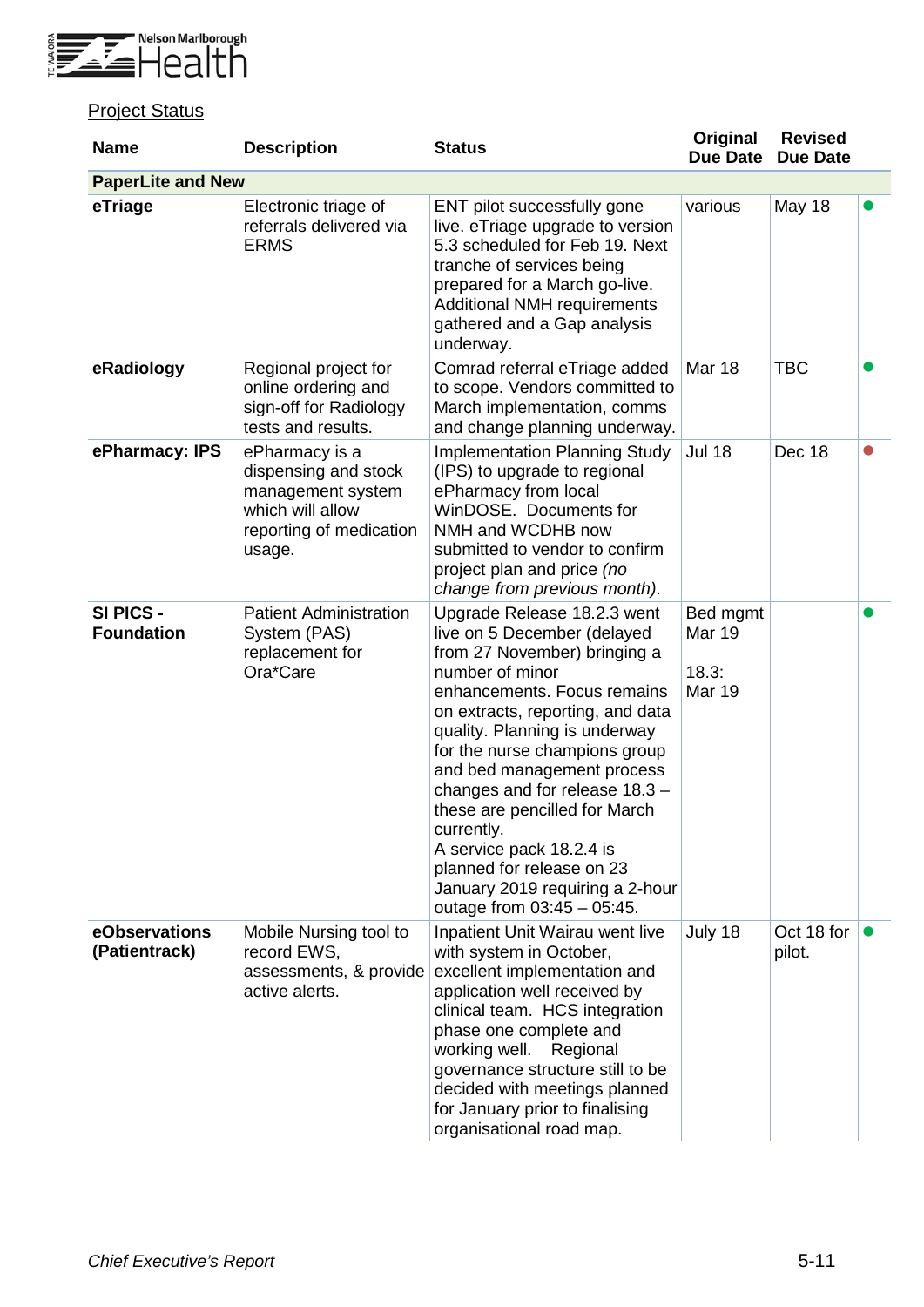

| <b>Name</b>                                                | <b>Description</b>                                                                                                                       | <b>Status</b>                                                                                                                                                                                                                                                                                                             | Original<br><b>Due Date</b> | <b>Revised</b><br><b>Due Date</b> |           |
|------------------------------------------------------------|------------------------------------------------------------------------------------------------------------------------------------------|---------------------------------------------------------------------------------------------------------------------------------------------------------------------------------------------------------------------------------------------------------------------------------------------------------------------------|-----------------------------|-----------------------------------|-----------|
| <b>Scanned Medical</b><br>records                          | Scanning, indexing and<br>storing online medical<br>records.                                                                             | System now stabilised, backlog<br>being reduced.<br>A migration of DocuShare data<br>to FileBound is planned for<br>January 2019. Cutover to<br>FileBound is scheduled for 28th<br>January.                                                                                                                               | n/a                         | Jan 19                            | $\bullet$ |
| <b>Virtual Health</b><br>PoC                               | Establishing small local<br>Proof of Concepts to<br>implement Virtual<br>Health, as part of a step<br>programme.                         | RealPresence application now<br>works within firewalls.<br>Successful pilots have been<br>held in WR between OPD and<br>CDHB MDM, NN OPD - WR<br>OPD for Urology visits,<br>Cardiology into WR ED after<br>hours and within Public Health<br>in Richmond. This work is also<br>being folded into the MoC work<br>streams. | n/a                         |                                   |           |
| <b>ICT</b>                                                 |                                                                                                                                          |                                                                                                                                                                                                                                                                                                                           |                             |                                   |           |
| DR & BCP                                                   | <b>Update Disaster</b><br>Recovery (DR) and<br><b>Business Continuity</b><br>Planning (BCP) to<br>reflect new Paper Lite<br>environment. | Capex budget in place.<br>Possible external Project<br>Manager identified. The new<br>ICT Manager will pick up as a<br>priority in January 19.                                                                                                                                                                            | <b>TBC</b>                  |                                   |           |
| <b>Titanium</b><br>upgrade                                 | Dental Software used<br>by DHB and<br><b>Community Oral Health</b>                                                                       | Vendor PM assigned, plan<br>agreed, test environment setup<br>in progress. On target for<br>Easter roll out.                                                                                                                                                                                                              | Q1-2019                     |                                   |           |
| laaS (NIP)                                                 | Move all qualified<br>servers and storage<br>from on-site hardware<br>to an off-site managed<br>datacentre.                              | Stage 2 (to Revera in<br>Christchurch) – on hold by<br>vendor.                                                                                                                                                                                                                                                            | <b>Jun 18</b>               | Dec 18                            |           |
| <b>VDI Upgrade</b>                                         | Update to a newer<br>supported version of<br>VDI (z workstations),<br>and upgrade switches.                                              | This upgrade is included in the<br>residual infrastructure refresh<br>(mentioned above - laaS (NIP).<br>Last pieces of the upgrade will;<br>be finalised this month.                                                                                                                                                      | Aug 17                      | Dec 18                            |           |
| <b>Desktop Refresh</b><br><b>Deployments</b>               | Replacing desktop<br>hardware that is over 4<br>to 5 years old                                                                           | This project is well underway.<br>We have two temporary<br>engineers working through the<br>devices that need to be<br>replaced.                                                                                                                                                                                          | Sep 18                      | <b>May 19</b>                     |           |
| <b>Residual</b><br><b>Infrastructure</b><br><b>Upgrade</b> | Replaces on premise<br>aging server room<br>equipment.                                                                                   | This work has now been<br>completed.                                                                                                                                                                                                                                                                                      | Sep 18                      | Nov 18                            |           |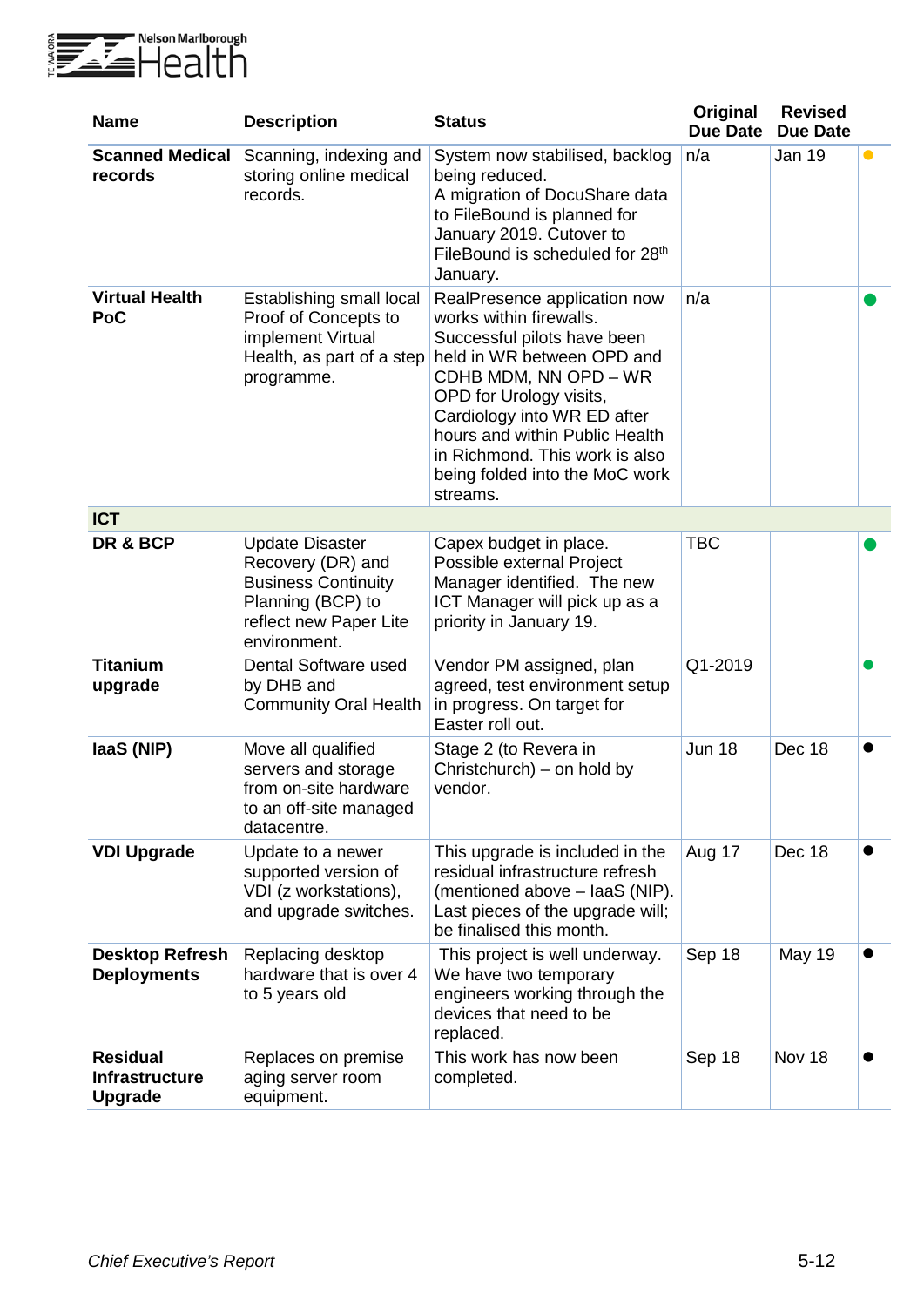

# **5. CLINICAL SERVICES**

## **5.1 Shorter Stays in Emergency Department**

In December the Nelson Emergency Department achieved 91.8% and the Wairau Emergency Department achieved 95%, against a target of 95%.

In Nelson almost 50% of breaches of the 6 hour target resulted from patients waiting for a ward bed, or the ward team for admission. This is in part a reflection of higher presentations and high hospital occupancy.





# Length of stay target for past 3 months

|               | October 2018 |        | November 2018 |        | December 2018 |        |  |  |  |  |
|---------------|--------------|--------|---------------|--------|---------------|--------|--|--|--|--|
|               | Total        | $6hrs$ | Total         | $6hrs$ | Total         | $6hrs$ |  |  |  |  |
| <b>Nelson</b> | 2,374        | 2,181  | 2,310         | 2,082  | 2,374         | 2,181  |  |  |  |  |
|               |              | 91.8%  |               | 90.1%  |               | 91.8%  |  |  |  |  |
| Wairau        | 1,536        | 1,464  | 1,565         | 1,495  | 1,690         | 1,608  |  |  |  |  |
|               |              | 95%    |               | 95.5%  |               | 95.1%  |  |  |  |  |

#### Emergency Department Nelson

There was a 2.7% decrease in the number of presentations in November 2018 (2,310) from October 2018 (2,374). There was a 0.9% increase in comparison to November 2017 (2,290).

There was an 8.1% increase in the number of presentations in December 2018 (2,374) from November 2018 (2,310). There was a 1.3% decrease in comparison to December 2017 (2,533).

*Chief Executive's Report* 5-13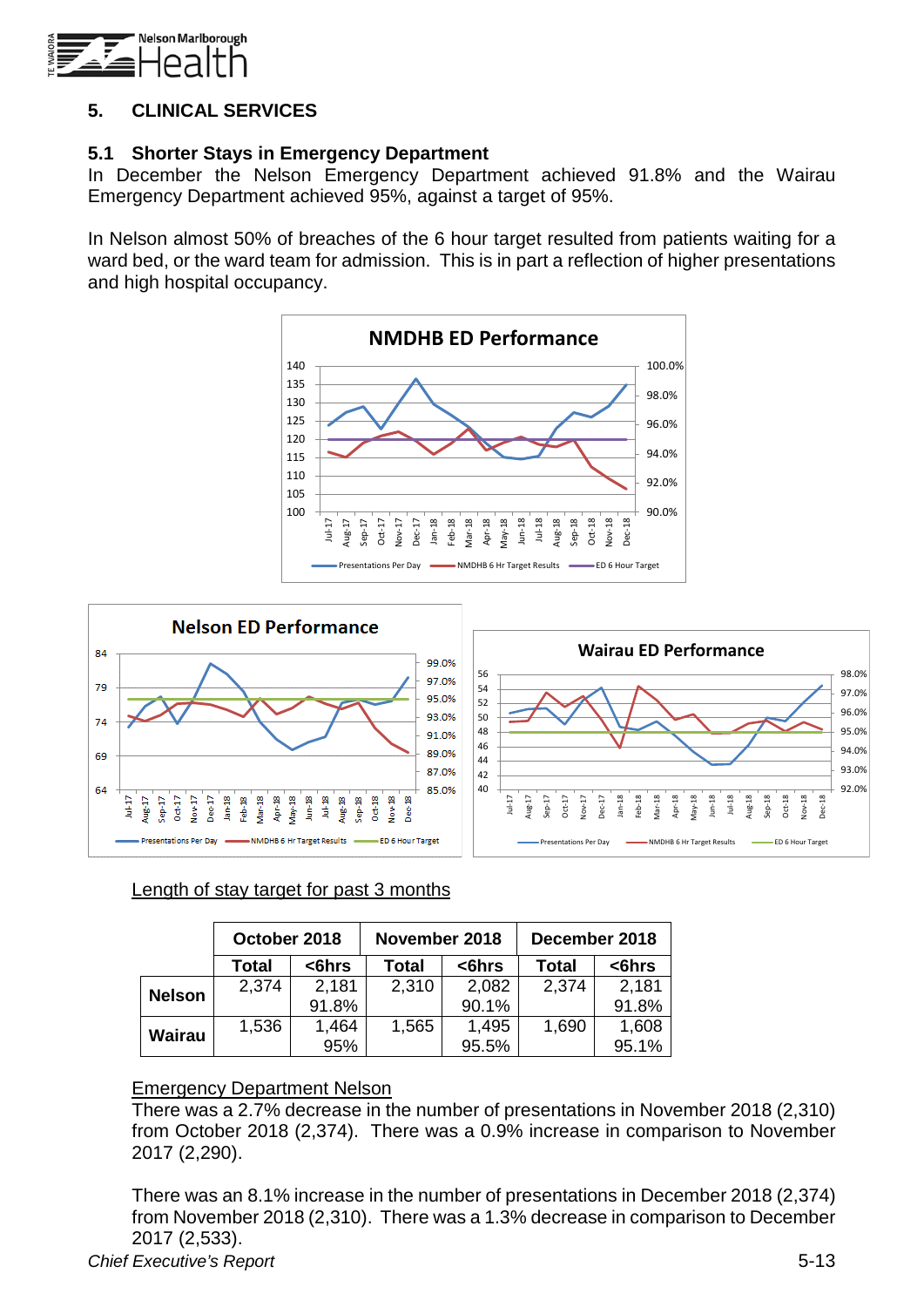

#### **5.2 Elective / Acute Arranged Services**

ESPI 2 was Red for the month of December, with 233 patients not being seen within 120 days of referral acceptance.

ESPI 5 was Red for the month of December, with 120 patients not being treated within 120 days of being given certainty.

# **Nelson Marlborough District Health Board** 2018/19 Electives Initiative Report

#### 2018/19 Elective Surgical Discharges (ESD) Delivery

|                                         | <b>Year to Date</b><br><b>ESD Plan</b> | <b>Year to</b><br>Date ESD<br><b>Delivery</b> | <b>Variance</b><br>from plan | 2018/19<br><b>Elective</b><br><b>Surgical</b><br><b>Discharges</b> |
|-----------------------------------------|----------------------------------------|-----------------------------------------------|------------------------------|--------------------------------------------------------------------|
| <b>Elective surgical PUC</b>            | 2,570                                  | 2,271                                         | $-299$                       | 7,575                                                              |
| <b>Elective non-surgical PUC</b>        | 69                                     | 76                                            |                              |                                                                    |
| <b>Arranged surgical PUC</b>            | 482                                    | 568                                           | 86                           |                                                                    |
| <b>Arranged non-surgical PUC</b>        | 30                                     | 50                                            | 20                           |                                                                    |
| <b>YTD Elective Surgical Discharges</b> | 3,151                                  | 2,965                                         | $-186$                       | 94.1%                                                              |

'Elective Surgical Discharges' replaces the former 'Electives Health Target' and includes elective and arranged inpatient surgical discharges, regardless of whether they are discharged from<br>a surgical or non-surgical speci

#### **MoH Elective Services Online**

Summary of Patient Flow Indicator (ESPI) results for each DHB

**DHB Name: Nelson Marlborough** 

|  |                                                                                                                                          |             | 2017         |             | 2018        |          | 2018           |             |             | 2018           |             |             |                | 2018        |             |                | 2018       |                |             | 2018        |          |         | 2018           |          |             | 2018        |          | 2018        |             |            |            | 2018              |            |                    | 2018         |          |        |
|--|------------------------------------------------------------------------------------------------------------------------------------------|-------------|--------------|-------------|-------------|----------|----------------|-------------|-------------|----------------|-------------|-------------|----------------|-------------|-------------|----------------|------------|----------------|-------------|-------------|----------|---------|----------------|----------|-------------|-------------|----------|-------------|-------------|------------|------------|-------------------|------------|--------------------|--------------|----------|--------|
|  |                                                                                                                                          |             | <b>Dec</b>   |             |             | Jan      |                | Feb         |             |                | Mar         |             |                | Apr         |             |                | Mav        |                | Jun         |             | Jul      |         |                | Aug      |             |             | Sep      |             |             | <b>Oct</b> |            |                   | Nov        |                    |              |          |        |
|  |                                                                                                                                          | Level       | Status %     | 瓥           | Level       | Status % | 體              | Level       | Status %    | 糯              | Level       | Status %    | lmp.<br>Rea    | Level       | Status %    | 腮              |            | Level Status % | <b>Imp.</b> | Level       | Status % | 譳       | Level          | Status % | <b>Red.</b> | Level       | Status % | <b>Red.</b> | Level       | Status %   | <b>Rea</b> | Level             | Status %   | <b>Imp.</b><br>Rea | Level        | Status % | Red    |
|  | 1. DHB services that<br>appropriately acknowledge<br>and process patient<br>referrals within required<br>timeframe.                      | 18 of<br>21 | 85.7%        | $3^{\circ}$ | 14 of<br>21 | 66.7%    | $\overline{7}$ | 19 of<br>21 | 90.5%       | $\overline{2}$ | 19 of<br>21 | 90.5%       | $\overline{2}$ | 17 of<br>21 | 81.0%       | $\overline{4}$ | 0 of<br>21 | $0.0\%$        | 21          | 21 of<br>21 | 100.0%   | $\circ$ | 21 of<br>21    | 100.0%   | $\bullet$   | 21 of<br>21 | 100.0%   | $\circ$     | 21 of<br>21 | 100.0%     | $\circ$    | $\frac{2101}{21}$ | 100.0%     | $\circ$            | 21 of<br>21  | 100.0% 0 |        |
|  | 2. Patients waiting longer<br>than the required<br>timeframe for their first<br>specialist assessment<br>(FSA).                          | 5           | 0.2%         | $-5$        | 62          | 1.8%     | $-62$          | 85          | 2.6%        | $-85$          | 94          | 3.2%        | $-94$          | 8           | 0.2%        | $-8$           | 67         | 1.3%           | $-67$       | 72          | 1.4%     | $-72$   | 100            | 2.0%     | $-100$      | 42          | 0.8%     | $-42$       | 157         | 3.1%       | $-157$     | 139               | 3.0%       | $-139$             | 217          | 4.4%     | $-217$ |
|  | 3. Patients waiting without<br>a commitment to treatment<br>whose priorities are higher<br>than the actual treatment<br>threshold (aTT). |             | 0.0%         | $\circ$     | $\circ$     | 0.0%     | $^{\circ}$     | $\bullet$   | $0.0\%$     | $\bullet$      | $\bullet$   | 0.0%        | $\circ$        | $\circ$     | 0.0%        | $\bullet$      | 8          | 0.1%           | $-8$        | -7          | 0.1%     | $-7$    | $\overline{2}$ | 0.0%     | $-2$        | $\sim$      | 0.1%     | $-5$        | $\sim$      | 0.1%       | $-4$       | $\overline{2}$    | 0.0%       | $-2$               | $\mathbf{3}$ | 0.1%     | $-3$   |
|  | 5.Patients given a<br>commitment to treatment<br>but not treated within the<br>required timeframe.                                       | 16          | 1.2%         | $-16$       | 43          | 3.3%     | $-43$          | 22          | 1.7%        | $-22$          | 17          | 1.3%        | $-17$          | 15          | 1.1%        | $-15$          | 21         | 2.0%           | $-21$       | 45          | 4.3%     | $-45$   | 94             | 8.5%     | $-94$       | 126         | 12.0%    | $-126$      | 151         | 13.1%      | $-151$     | 179               | 14.2% -179 |                    | 253          | 19.2%    | $-253$ |
|  | 6. Patients in active<br>review who have not<br>received a clinical<br>assessment within the last<br>six months.                         | $\circ$     | $\mathbf{x}$ | $\Omega$    | $\bullet$   | x        | $^{\circ}$     | $\circ$     | $\mathbf x$ | $\Omega$       | $\Omega$    | $\mathbf x$ | $\mathbf{a}$   | $\circ$     | $\mathbf x$ | $\circ$        | $\circ$    | 0.0%           | $\circ$     | $^{\circ}$  | 0.0%     | $\circ$ | $\bullet$      | 0.0%     | $\circ$     | $\circ$     | 0.0%     | $\bullet$   | $\bullet$   | 0.0%       | $\circ$    | $\bullet$         | 0.0%       | $\circ$            | $\mathbf{1}$ | 20.0%    | $-1$   |
|  | 8. The proportion of<br>patients who were<br>prioritised using approved<br>nationally recognised<br>processes or tools.                  | 476         | 100.0%       | $\circ$     | 494         | 100.0%   | $^{\circ}$     | 528         | 99.8%       |                | 623         | 99.4%       | $\mathbf{4}$   | 479         | 98.8%       | 6              | 320        | 89.6%          | 37          | 239         | 89.5%    | 28      | 177            | 60.4%    | 116         | 201         | 64.0%    | 113         | 273         | 84.3%      | 51         | 262               | 89.1%      | 32                 | 328          | 93.2%    | 24     |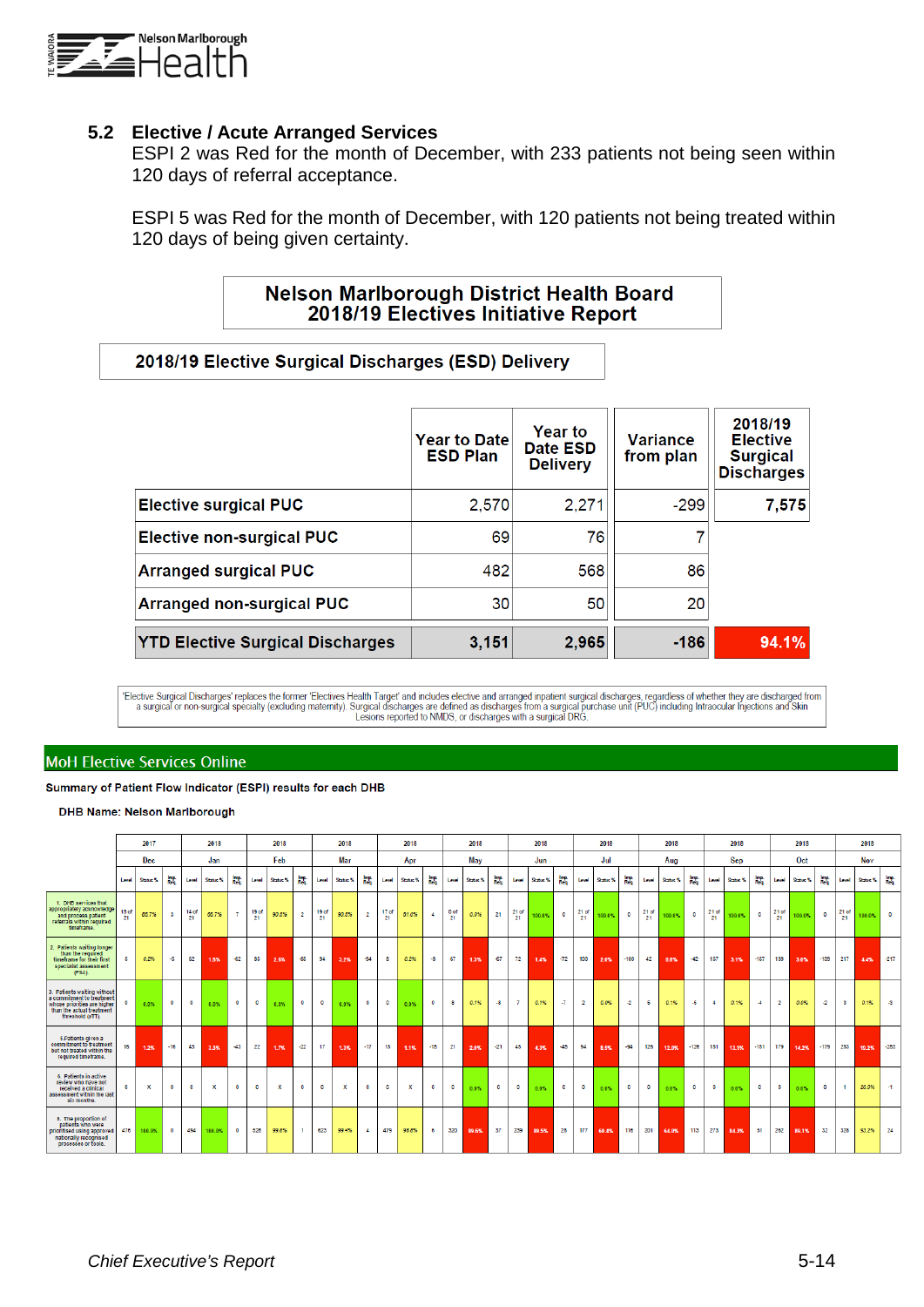

|                          |          | 1. DHB services that appropriately<br>acknowledge and process patient<br>referrals within required timeframe. |                |       | 2. Patients waiting longer than the<br>required timeframe for their first<br>specialist assessment (FSA). |          |                | the actual treatment threshold (aTT). | 3. Patients waiting without a commitment to<br>treatment whose priorities are higher than |       | but not treated within the required<br>timeframe. | 5. Patients given a commitment to treatment |                | 6. Patients in active review who have not<br>received a clinical assessment within the<br>last six months. |          | 8. The proportion of patients who were<br>prioritised using approved nationally<br>recognised processes or tools. |             |                |  |
|--------------------------|----------|---------------------------------------------------------------------------------------------------------------|----------------|-------|-----------------------------------------------------------------------------------------------------------|----------|----------------|---------------------------------------|-------------------------------------------------------------------------------------------|-------|---------------------------------------------------|---------------------------------------------|----------------|------------------------------------------------------------------------------------------------------------|----------|-------------------------------------------------------------------------------------------------------------------|-------------|----------------|--|
|                          | Level    | Status %                                                                                                      | Imp Req.       | Level | Status %                                                                                                  | Imp Req. | Level          | Status %                              | Imp Reg.                                                                                  | Level | Status %                                          | Imp Reg.                                    | Level          | Status %                                                                                                   | Imp Reg. | Level                                                                                                             | Status %    | Imp Req.       |  |
| Auckland                 | 31 of 33 | 93.9%                                                                                                         | $\overline{2}$ | 44    | 0.3%                                                                                                      | $-44$    | $\circ$        | 0.0%                                  | $\mathbf{0}$                                                                              | 391   | 5.6%                                              | $-391$                                      | $\bullet$      | 0.0%                                                                                                       | $\Omega$ | 2936                                                                                                              | 95.9%       | 124            |  |
| <b>Bay of Plenty</b>     | 23 of 23 | 100.0%                                                                                                        | 0              | 17    | 0.3%                                                                                                      | $-17$    | $\circ$        | 0.0%                                  | $\mathbf{0}$                                                                              | 18    | 0.6%                                              | $-18$                                       | 0              | 0.0%                                                                                                       | $\circ$  | 686                                                                                                               | 92.8%       | 53             |  |
| Canterbury               | x        | x                                                                                                             | $\bullet$      | 416   | 4.4%                                                                                                      | $-416$   | 110            | 0.9%                                  | $-110$                                                                                    | 1,273 | 32.3%                                             | $-1,273$                                    | 18             | 8.0%                                                                                                       | $-18$    | $\circ$                                                                                                           | x           | $\bullet$      |  |
| <b>Capital and Coast</b> | 21 of 23 | 91.3%                                                                                                         | 2              | 16    | 0.2%                                                                                                      | $-16$    | 47             | 0.4%                                  | $-47$                                                                                     | 18    | 0.7%                                              | $-18$                                       | 4              | 6.7%                                                                                                       | $-4$     | 1432                                                                                                              | 100.0%      | $\bullet$      |  |
| <b>Counties Manukau</b>  | 20 of 20 | 100.0%                                                                                                        | $\bullet$      | 291   | 2.4%                                                                                                      | $-291$   | 44             | 0.3%                                  | $-44$                                                                                     | 81    | 2.3%                                              | $-81$                                       | 19             | 3.2%                                                                                                       | $-19$    | 1420                                                                                                              | 78.5%       | 390            |  |
| <b>Hawkes Bay</b>        | 16 of 17 | 94.1%                                                                                                         | 1              | 521   | 11.8%                                                                                                     | $-521$   | $\circ$        | 0.0%                                  | $\Omega$                                                                                  | 438   | 26.4%                                             | $-438$                                      | 0              | 0.0%                                                                                                       | $\Omega$ | 508                                                                                                               | 100.0%      | $\bullet$      |  |
| <b>Hutt Valley</b>       | 15 of 16 | 93.8%                                                                                                         | 1              | з     | 0.1%                                                                                                      | $-3$     | $\circ$        | 0.0%                                  | $\mathbf{0}$                                                                              | 10    | 0.6%                                              | $-10$                                       | $\bullet$      | 0.0%                                                                                                       | $\circ$  | 689                                                                                                               | 100.0%      | $\circ$        |  |
| Lakes                    | 11 of 16 | 68.8%                                                                                                         | 5              | 52    | 1.6%                                                                                                      | $-52$    | $\circ$        | 0.0%                                  | o                                                                                         | 6     | 0.7%                                              | -6                                          | 0              | 0.0%                                                                                                       | $\circ$  | 472                                                                                                               | 99.6%       | $\overline{2}$ |  |
| MidCentral               | 23 of 23 | 100.0%                                                                                                        | $\bullet$      | 212   | 9.4%                                                                                                      | $-212$   | 15             | 0.3%                                  | $-15$                                                                                     | 1,575 | 70.0%                                             | $-1,575$                                    | 284            | 75.5%                                                                                                      | $-284$   | $\circ$                                                                                                           | $\mathbf x$ | $\circ$        |  |
| Nelson Marlborough       | 21 of 21 | 100.0%                                                                                                        | $\circ$        | 217   | 4.4%                                                                                                      | $-217$   | 3              | 0.1%                                  | $-3$                                                                                      | 253   | 19.2%                                             | $-253$                                      | f.             | 20.0%                                                                                                      | $-1$     | 328                                                                                                               | 93.2%       | 24             |  |
| Northland                | 14 of 15 | 93.3%                                                                                                         | ٠              | 228   | 5.2%                                                                                                      | $-228$   | $\overline{2}$ | 0.0%                                  | $-2$                                                                                      | 436   | 20.6%                                             | $-436$                                      | $\bullet$      | 0.0%                                                                                                       | $\circ$  | 670                                                                                                               | 100.0%      | $\bullet$      |  |
| South Canterbury         | 14 of 14 | 100.0%                                                                                                        | $\circ$        | з     | 0.2%                                                                                                      | $-3$     | $\circ$        | 0.0%                                  | $\bullet$                                                                                 | 23    | 3.6%                                              | $-23$                                       | $\bullet$      | $0.0\%$                                                                                                    | $\Omega$ | 205                                                                                                               | 100.0%      | $\mathbf 0$    |  |
| Southern                 | 28 of 28 | 100.0%                                                                                                        | $\circ$        | 922   | 12.7%                                                                                                     | $-922$   | 71             | 0.6%                                  | $-71$                                                                                     | 347   | 12.4%                                             | $-347$                                      | 7              | 6.7%                                                                                                       | $-7$     | 1292                                                                                                              | 99.8%       | 3              |  |
| Tairawhiti               | 17 of 17 | 100.0%                                                                                                        | $\circ$        | 348   | 15.8%                                                                                                     | $-348$   | $\circ$        | 0.0%                                  | $\Omega$                                                                                  | 13    | 2.9%                                              | $-13$                                       | $\bullet$      | 0.0%                                                                                                       | $\Omega$ | 274                                                                                                               | 100.0%      | $\bullet$      |  |
| Taranaki                 | 21 of 21 | 100.0%                                                                                                        | $\circ$        | 304   | 8.9%                                                                                                      | $-304$   | $\circ$        | 0.0%                                  | $\mathbf 0$                                                                               | 173   | 12.1%                                             | $-173$                                      | ٠              | 7.7%                                                                                                       | $-1$     | 537                                                                                                               | 100.0%      | $\mathbf 0$    |  |
| Waikato                  | 22 of 27 | 81.5%                                                                                                         | 5              | 107   | 1.1%                                                                                                      | $-107$   | 20             | 0.1%                                  | $-20$                                                                                     | 51    | 1.0%                                              | $-51$                                       | $\overline{2}$ | 5.7%                                                                                                       | $-2$     | 1919                                                                                                              | 94.9%       | 104            |  |
| Wairarapa                | 14 of 14 | 100.0%                                                                                                        | $\bullet$      | 156   | 19.2%                                                                                                     | $-156$   | 6              | 0.5%                                  | $-6$                                                                                      | 72    | 17.7%                                             | $-72$                                       | 0              | 0.0%                                                                                                       | $\circ$  | 115                                                                                                               | 100.0%      | $\circ$        |  |
| Waitemata                | 20 of 20 | 100.0%                                                                                                        | $\bullet$      | 320   | 2.5%                                                                                                      | $-320$   | $\circ$        | 0.0%                                  | $\bullet$                                                                                 | 117   | 3.1%                                              | $-117$                                      | $\bullet$      | 0.0%                                                                                                       | $\circ$  | 1805                                                                                                              | 100.0%      | $\bullet$      |  |
| <b>West Coast</b>        | 18 of 18 | 100.0%                                                                                                        | $\bullet$      | 202   | 20.3%                                                                                                     | $-202$   | $\circ$        | 0.0%                                  | $^{\circ}$                                                                                | 19    | 7.3%                                              | $-19$                                       | 0              | $0.0\%$                                                                                                    | $\circ$  | 141                                                                                                               | 100.0%      | $\bullet$      |  |
| Whanganui                | 10 of 10 | 100.0%                                                                                                        | $\circ$        | 6     | 0.5%                                                                                                      | $-6$     | $\circ$        | 0.0%                                  | $\mathbf{0}$                                                                              | 13    | 1.6%                                              | $-13$                                       | $\bullet$      | 0.0%                                                                                                       | $\circ$  | 379                                                                                                               | 100.0%      | $\circ$        |  |
| Total:                   |          |                                                                                                               |                | 4.385 |                                                                                                           |          | 318            |                                       |                                                                                           |       |                                                   |                                             | 336            |                                                                                                            |          | 15808                                                                                                             |             |                |  |

#### National comparison of DHBs for November 2018

## **5.3 Enhanced Access to Diagnostics**



**Diagnostic Reporting Template - MRI Total Number accepted referrals waiting outside 6 weeks (excluding referrals for scans that are planned patient events)**



Diagnostic Reporting Template - MRI Total Number accepted referrals waiting outside 6 weeks (excluding referrals for scans that are planned patient events)

**Diagnostic Reporting Template - CTC Total number accepted referrals waiting outside 6 weeks (excluding referrals for scans that are planned patient events**



• MoH MRI target shows 27% of referrals accepted are scanned within 42 days (target is 85%). Machine capacity remains the major road block.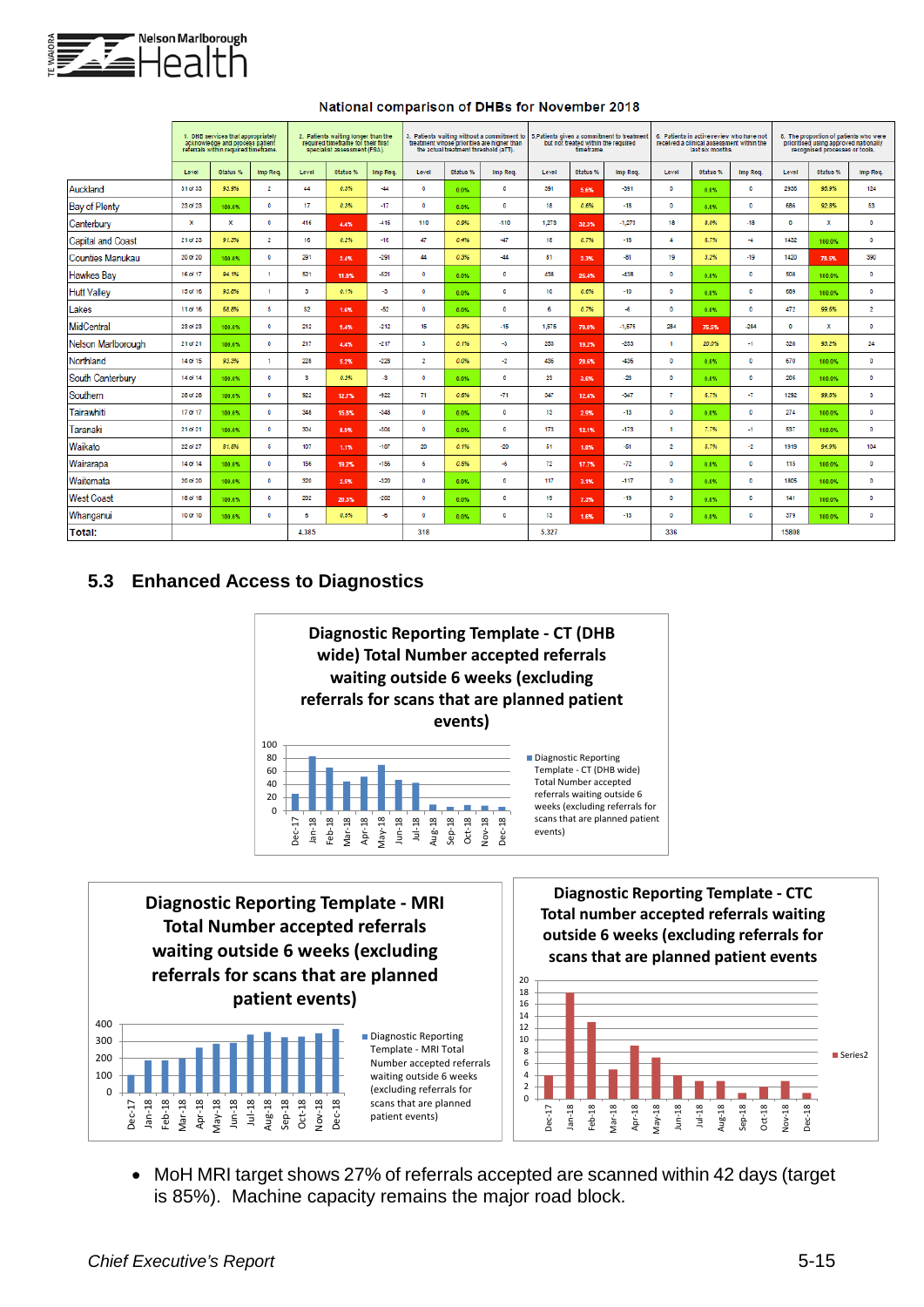

- MRI installation at Nelson has stalled temporarily in terms of obtaining building consent from Nelson City Council compounded by holiday closed downs. This is expected in early January 2019.
- Joint Venture (PRG/NMH) for the current Nelson MRI scanner will end on 1 February 2019. This will increase our capacity for MRI at Nelson.
- Preparations for implementation of 24 hour shift roster are complete. All staff have been recruited with graduated start dates to effect CT training required.

#### **5.4 Improving Diagnostic Waiting Times – Colonoscopy**

At the end of December, there were 377 colonoscopies waiting, of which 283 are overdue surveillance colonoscopies.

# **5.5 Faster Cancer Treatment – Oncology**

| FCT Monthly Report - Dec 2018            |                                |                          |                   |                     |                   |                     |                        |                                |                                   |                     |                   | Reporting Month: Nov 2018 - Quarter 2 - 2018-2019 |                                           |                     |  |
|------------------------------------------|--------------------------------|--------------------------|-------------------|---------------------|-------------------|---------------------|------------------------|--------------------------------|-----------------------------------|---------------------|-------------------|---------------------------------------------------|-------------------------------------------|---------------------|--|
|                                          |                                |                          |                   |                     |                   |                     |                        |                                |                                   |                     |                   |                                                   |                                           | As at 20/12/2018    |  |
| 62 Day Indicator Records                 |                                |                          |                   |                     |                   |                     |                        |                                |                                   |                     |                   |                                                   |                                           |                     |  |
|                                          |                                |                          |                   |                     |                   |                     |                        |                                |                                   |                     |                   |                                                   |                                           |                     |  |
| <b>TARGET SUMMARY (90%)</b>              |                                | <b>Completed Records</b> |                   |                     |                   |                     |                        |                                |                                   |                     |                   |                                                   |                                           |                     |  |
|                                          |                                |                          |                   |                     |                   |                     |                        |                                |                                   |                     |                   |                                                   |                                           |                     |  |
|                                          | <b>Dec-18</b><br>(in progress) |                          |                   | <b>Nov-18</b>       | Oct-18            |                     |                        | Quarter 2<br>(in progress)     | Quarter 1                         |                     |                   | Quarter 1<br>$(2017 - 2018)$                      | <b>Rolling 12 Months</b><br>Dec 17-Nov 18 |                     |  |
| Numbers as Reported by MOH               | Within 62<br>Days              | Exceeded<br>62 Days      | Within 62<br>Days | Exceeded<br>62 Days | Within 62<br>Days | Exceeded<br>62 Days | Within 62<br>Days      | Exceeded<br>62 Days            | Within 62<br>Days                 | Exceeded<br>62 Days | Within 62<br>Days | Exceeded<br>62 Days                               | Within 62<br>Days                         | Exceeded<br>62 Days |  |
| (Capacity Constraint delay only)         | 83%                            | 17%                      | 88%               | 12%                 | 90%               | 10%                 | 88%                    | 12%                            | 90%                               | 10%                 | 95%               | 5%                                                | 88%                                       | 12%                 |  |
| <b>Number of Records</b>                 | 10                             | $\overline{2}$           | 15                | $\overline{2}$      | 35                | 4                   | 60                     | 8                              | 66                                | $\overline{7}$      | 73                | $\overline{4}$                                    | 283                                       | 37                  |  |
| <b>Total Number of Records</b>           | 12                             |                          |                   | 17                  | 39                |                     |                        | 68                             | 73                                |                     |                   | 77                                                |                                           | 320                 |  |
|                                          |                                |                          |                   |                     |                   |                     |                        |                                |                                   |                     |                   |                                                   |                                           |                     |  |
| <b>Numbers Including all Delay Codes</b> | 71%                            | 29%                      | 58%               | 42%                 | 78%               | 22%                 | 71%                    | 29%                            | 74%                               | 26%                 | 84%               | 16%                                               | 78%                                       | 22%                 |  |
| <b>Number of Records</b>                 | 10                             | 4                        | 15                | 11                  | 35                | 10                  | 60                     | 25                             | 66                                | 23                  | 73                | 14                                                | 283                                       | 82                  |  |
| <b>Total Number of Records</b>           | 14                             |                          |                   | 26                  | 45                |                     |                        | 85                             | 89                                |                     |                   | 87                                                | 365                                       |                     |  |
| 90% of patients had their 1st            |                                |                          |                   |                     |                   |                     |                        |                                |                                   |                     |                   |                                                   |                                           |                     |  |
| treatment                                | 69                             |                          | 112               |                     | 73                |                     | 109                    |                                | 85                                |                     |                   | 69                                                | 83                                        |                     |  |
| within: # days                           |                                |                          |                   |                     |                   |                     |                        |                                |                                   |                     |                   |                                                   |                                           |                     |  |
|                                          |                                |                          |                   |                     |                   |                     |                        |                                |                                   |                     |                   |                                                   |                                           |                     |  |
| 62 Day Delay Code Break Down             | Dec-18<br>(in progress)        |                          | <b>Nov-18</b>     |                     | Oct-18            |                     |                        | Quarter 2<br>(in progress)     | Quarter 1                         |                     |                   | Quarter 1<br>$(2017 - 2018)$                      | <b>Rolling 12 Months</b><br>Dec 17-Nov 18 |                     |  |
| 01 - Patient Reason (chosen to delay)    | 0                              |                          |                   | $\mathbf{1}$        | $\mathbf{1}$      |                     | $\overline{2}$         |                                | 5                                 |                     |                   | 1                                                 | 9                                         |                     |  |
| 02 - Clinical Cons. (co-morbidities)     | $\overline{2}$                 |                          |                   | 8                   |                   | 5                   |                        | 15                             |                                   | 11                  |                   | 9                                                 |                                           | 36                  |  |
| 03 - Capacity Constraints                | $\overline{2}$                 |                          | $\overline{2}$    |                     |                   | $\overline{4}$      |                        | 8                              | $\overline{7}$                    |                     |                   | $\overline{4}$                                    | 37                                        |                     |  |
|                                          |                                |                          |                   |                     |                   |                     |                        |                                |                                   |                     |                   |                                                   |                                           |                     |  |
| <b>TUMOUR STREAM</b>                     | Within 62                      | Within                   | <b>Exceeded</b>   | <b>Exceeded</b>     | Total             |                     | <b>ETHNICITY</b>       |                                |                                   | Within 62           | Within            | Exceeded                                          | <b>Exceeded</b>                           | <b>Total</b>        |  |
| Rolling 12 Months (Dec 17-Nov 18)        | Days                           | 62 Days                  | 62 Days           | 62 Days             | Records           |                     |                        |                                | Rolling 12 Months (Dec 17-Nov 18) | Days                | 62 Days           | 62 Days                                           | 62 Days                                   | Records             |  |
| Brain/CNS                                | 100%                           | $\sqrt{4}$               | 0%                | 0                   | $\sqrt{4}$        |                     | <b>Chinese</b>         |                                |                                   | 0%                  | $\pmb{0}$         | 100%                                              | $\mathbf 1$                               | $\,1\,$             |  |
| <b>Breast</b>                            | 96%                            | 47                       | 4%                | $\overline{2}$      | 49                |                     | European nfd           |                                |                                   | 100%                | 14                | 0%                                                | $\pmb{0}$                                 | 14                  |  |
| Gynaecological                           | 74%                            | 14                       | 26%               | 5                   | 19                |                     | Maori                  |                                |                                   | 72%                 | 13                | 28%                                               | 5                                         | 18                  |  |
| Haematological                           | 88%                            | 21                       | 13%               | 3                   | 24                |                     |                        | <b>New Zealand European</b>    |                                   | 76%                 | 219               | 24%                                               | 69                                        | 288                 |  |
| <b>Head &amp; Neck</b>                   | 42%                            | 10                       | 58%               | 14                  | 24                |                     | <b>Not Stated</b>      |                                |                                   | 89%                 | 8                 | 11%                                               | $\mathbf{1}$                              | 9                   |  |
| <b>Lower Gastrointestinal</b>            | 64%                            | 36                       | 36%               | 20                  | 56                |                     | <b>Other Asian</b>     |                                |                                   | 100%                | $\,1\,$           | 0%                                                | $\mathbf 0$                               | $\,1\,$             |  |
| Lung                                     | 73%                            | 32                       | 27%               | 12                  | 44                |                     | <b>Other Ethnicity</b> |                                |                                   | 100%                | 6                 | 0%                                                | $\mathbf 0$                               | 6                   |  |
| Other                                    | 20%                            | $\mathbf 1$              | 80%               | $\overline{4}$      | 5                 |                     | <b>Other European</b>  |                                |                                   | 71%                 | 15                | 29%                                               | 6                                         | 21                  |  |
| Sarcoma                                  | 67%                            | $\overline{2}$           | 33%               | $\mathbf{1}$        | $\mathsf 3$       |                     |                        | <b>Other Pacific Peoples</b>   |                                   | 100%                | $\,1\,$           | 0%                                                | $\Omega$                                  | $\,1\,$             |  |
| Skin                                     | 94%                            | 74                       | 6%                | 5                   | 79                |                     |                        | <b>Response Unidentifiable</b> |                                   | 100%                | $\sqrt{2}$        | 0%                                                | $\Omega$                                  | $\overline{2}$      |  |
| <b>Upper Gastrointestinal</b>            | 74%                            | 14                       | 26%               | 5                   | 19                |                     | Samoan                 |                                |                                   | 100%                | $\mathbf 1$       | 0%                                                | 0                                         | $\mathbf{1}$        |  |
| <b>Urological</b>                        | 72%                            | 28                       | 28%               | 11                  | 39                |                     | <b>Southeast Asian</b> |                                |                                   | 100%                | $\overline{2}$    | 0%                                                | $\Omega$                                  | $\overline{2}$      |  |
| <b>Grand Total</b>                       | 78%                            | 283                      | 22%               | 82                  | 365               |                     | Tongan                 |                                |                                   | 100%                | $\,1\,$           | 0%                                                | $\mathbf{0}$                              | $\,1\,$             |  |
|                                          |                                |                          |                   |                     |                   |                     | <b>Grand Total</b>     |                                |                                   | 78%                 | 283               | 22%                                               | 82                                        | 365                 |  |
|                                          |                                |                          |                   |                     |                   |                     |                        |                                |                                   |                     |                   |                                                   |                                           |                     |  |

# **6. ALLIED HEALTH**

• The benefits of both the Allied Health Quality, System and Improvement Lead and the fixed term Allied Health Professional Development Facilitator is adding significant value to the Allied Health Services resulting in a number of key projects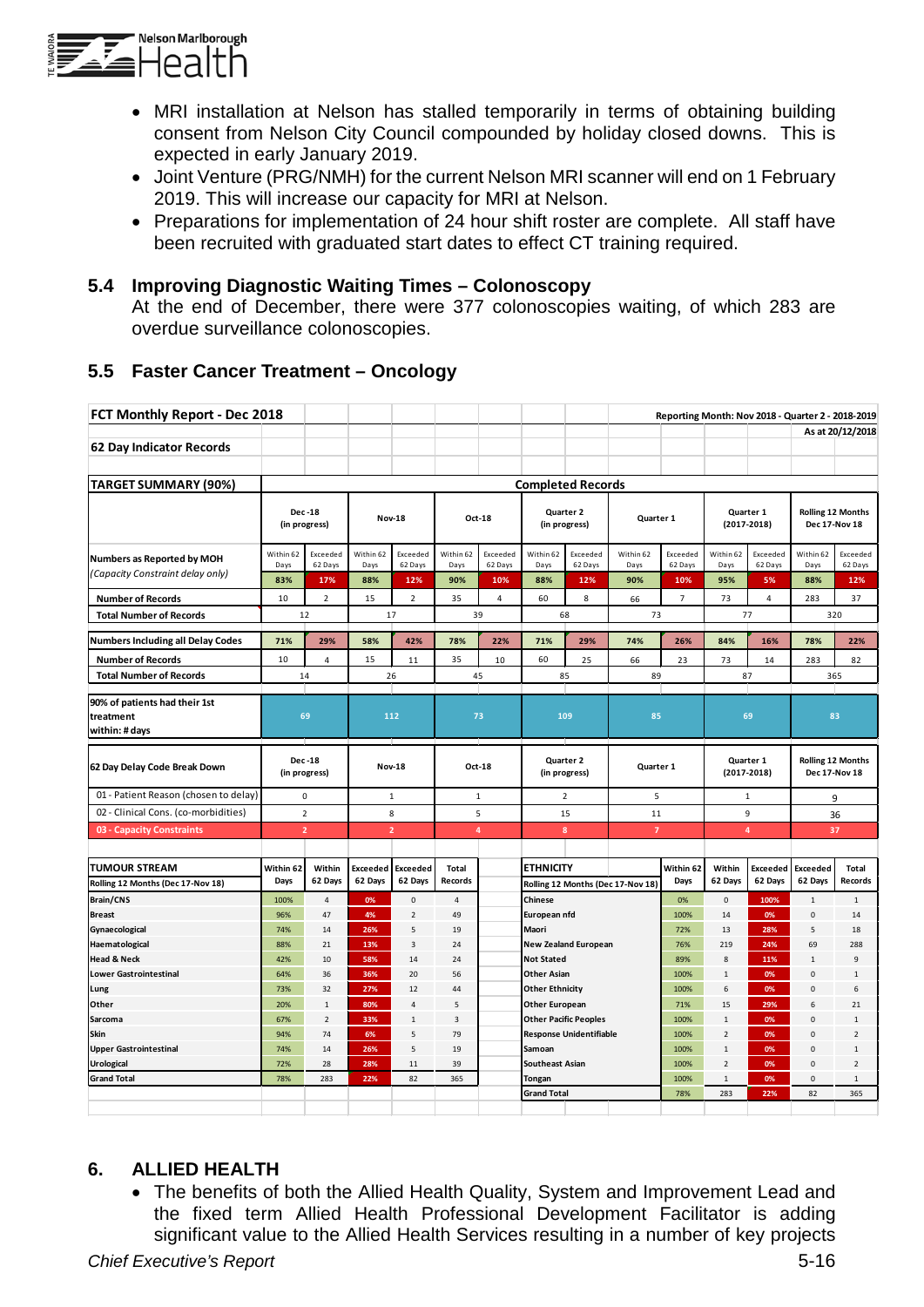

being progressed. These include: a review of Allied Health informatics and the PICS process, progressing the clinical documentation scanning project, development of a specific equity plan, embedding the supervision framework, and a detailed survey of Allied Health practitioners access to professional development.

• The Allied Health informatic dashboard has now been developed and is currently included with all the clinical services activity.

## **7. NURSING**

- Dialysis remains a service under pressure and has undergone a practice review resulting from a patient complaint earlier in the year. This was performed by the Wellington Haemodialysis Unit on 15-16 November and verbal feedback provided to staff at the time of the review. Immediate concerns included the lack of PPE and Health and Safety. The review included an assessment of nursing practice and a competency assessment of junior nurses in the area. The report has been received and an action plan is in process of being developed to address the recommendations made.
- CCDM work continues. Employment of 21 FTE has occurred with all new staff commencing by mid-February. It was particularly reassuring to look at the strong candidates from across the country applying and being successful.
- December saw the commencement of the Intern Nurse Practitioner within the Emergency Department at Wairau Hospital. This is a key advanced practice role with the new model supported by the Medical team and other multi-disciplinary teams.
- Planning for the April Accreditation process is underway. Tasks have been allocated and a meeting planned for early January to ensure readiness for the visit including close oversight of the CCDM/SSHW addition.

# **8. MĀORI HEALTH**

#### **8.1 Hauora Direct**

Review of the current assessment tool is being undertaken by the Wairau Community Clinic to enable them to familiarise themselves with what the Hauora Direct assessment tool covers. They will determine how they may pilot the tool with a small number of whanau (maybe 10), and will complete the review with an evaluation to determine the tool's benefit. Confirmation of when implementation will take place is still to be confirmed, however it is intended for the coming weeks.

A hui with Omaka Medical is being organised for 28 January to discuss the integration of Hauora Direct into their day to day practice with priority populations. Further approaches will be made to Civic Health (previously Scott Street Medical) to also consider integration of Hauora Direct into their business as usual.

A Hauora Direct pop up event at Nga Puawai a Kohanga Reo in Wairau has been confirmed for 17 March. There will be enrolment evenings held during the week prior at the Kohanga. This pop up will aim to engage with up to 40 whanau who have tamariki/pepe at the Kohanga. The event will be hosted at the Kohanga venue and will be supported by a wide range of health professionals.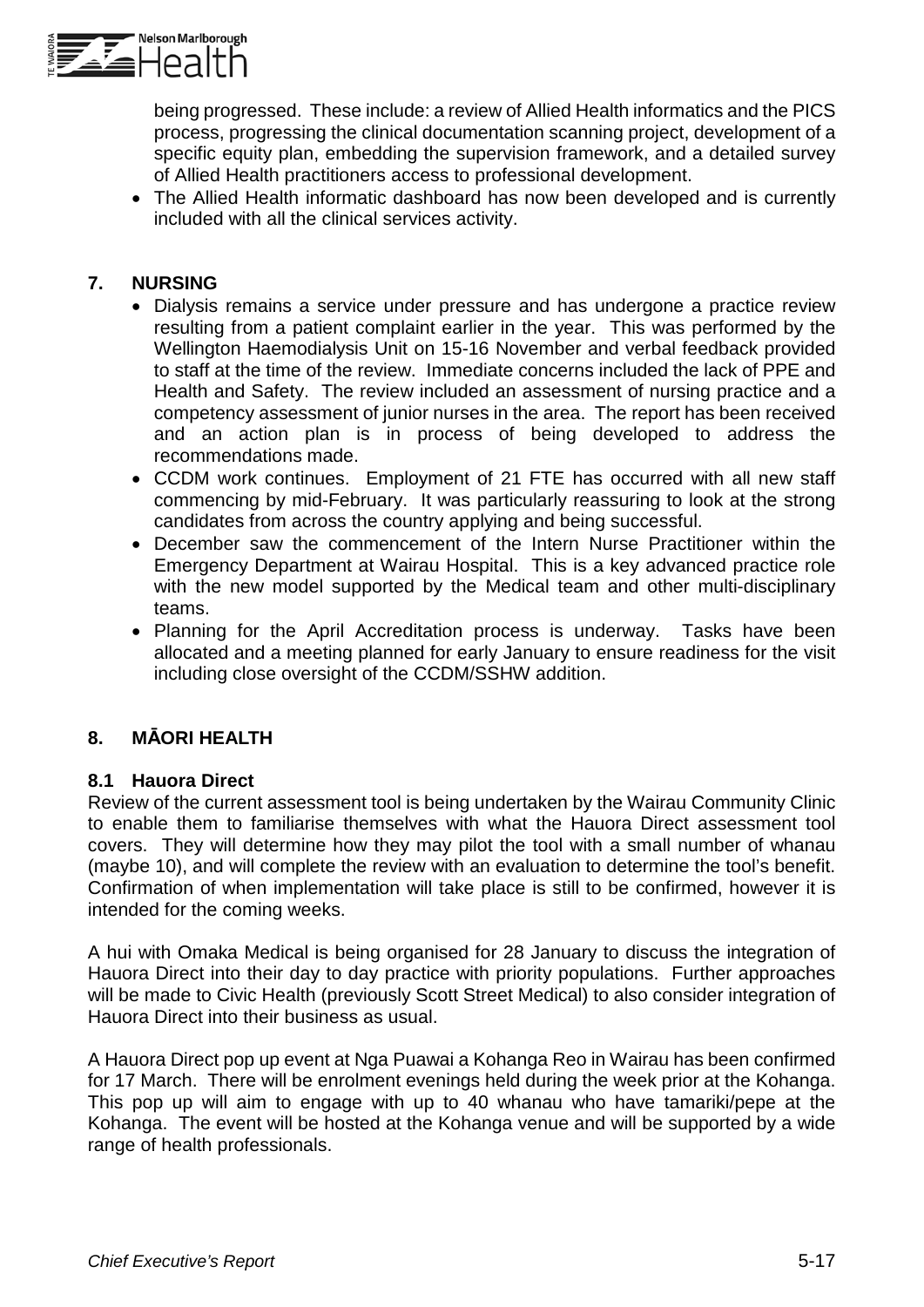

#### **8.2 Mokopuna Ora: Sudden Unexpected Death in Infancy (SUDI) Prevention**

2018 saw Te Waka Hauora, the Māori Health & Vulnerable Populations team at Nelson Marlborough DHB, introduce a number of initiatives to protect and promote mokopuna ora in Te Tau Ihu o te Waka a Maui.

The redevelopment of the NMH Safe Sleep Device (SSD) programme involved training 34 new SSD distributors throughout the region from a number of organisations, and the purchase of a supply of SSD, including 200 Pepi Pods, 30 mini pods and 30 wahakura. Of these safe sleep devices, 141 Pepī Pods have been given out to trained distributors (with 46 of these logged and tracked to whānau), 25 wahakura have been distributed to whānau attending Hapū wānanga and the mini pods are available for whānau to use within NMH maternity services.

Hapū wānanga, our new kaupapa Māori pregnancy and parenting programme, was

launched in three locations throughout Te Tau Ihu in November and December. Twenty-five hapū wāhine and their whānau attended hapū wānanga in Picton, Motueka and Stoke, with 80% of these wāhine identifying as Māori. The age of women attending ranged from 17-35 years, with an average age of 25 years, and 48% of hapū wāhine attending this programme were primips (pregnant for the first time). Hapū wānanga will be held every month throughout Te Tau Ihu.



*Above: Te Waka Hauora with some of the whānau at the Nelson hapū* 

#### **8.3 Bowel Screening Programme Roll Out**

The Roadshow activities have begun to be organised and booked in to target our priority populations across Te Tau Ihu. The Bowel Screening Team will visit with organisations and communities over the coming weeks to promote the programme, provide information and answer questions from whanau. Organisations such as Te Piki Oranga (Wairau, Whakatu, and Motueka), Pacific Trust Marlborough, Pacific Trust Nelson, Crossroads, Franklin Village and Victory Community Centre are the initial venues to hold such hui. The wider community will also be engaged as the roadshow progresses.

A hui has been organised with Service Managers from TPO and the Pacific Trusts to discuss the outreach/follow up service that is being funded through the programme to assist navigation staff to contact whanau who have not completed the screen, provide education and support to complete.

#### **9. CLINICAL GOVERNANCE**

- The Health Innovation Awards 2018 were well received. Gillian Taylor and Deb Moore accepted the Darcy Christopher Award on behalf of the 'Stressbusters' team, a project supporting Colombian Refugees in Nelson.
- Certification is due to occur during the week beginning 8 April 2019. Work is underway to prepare for this.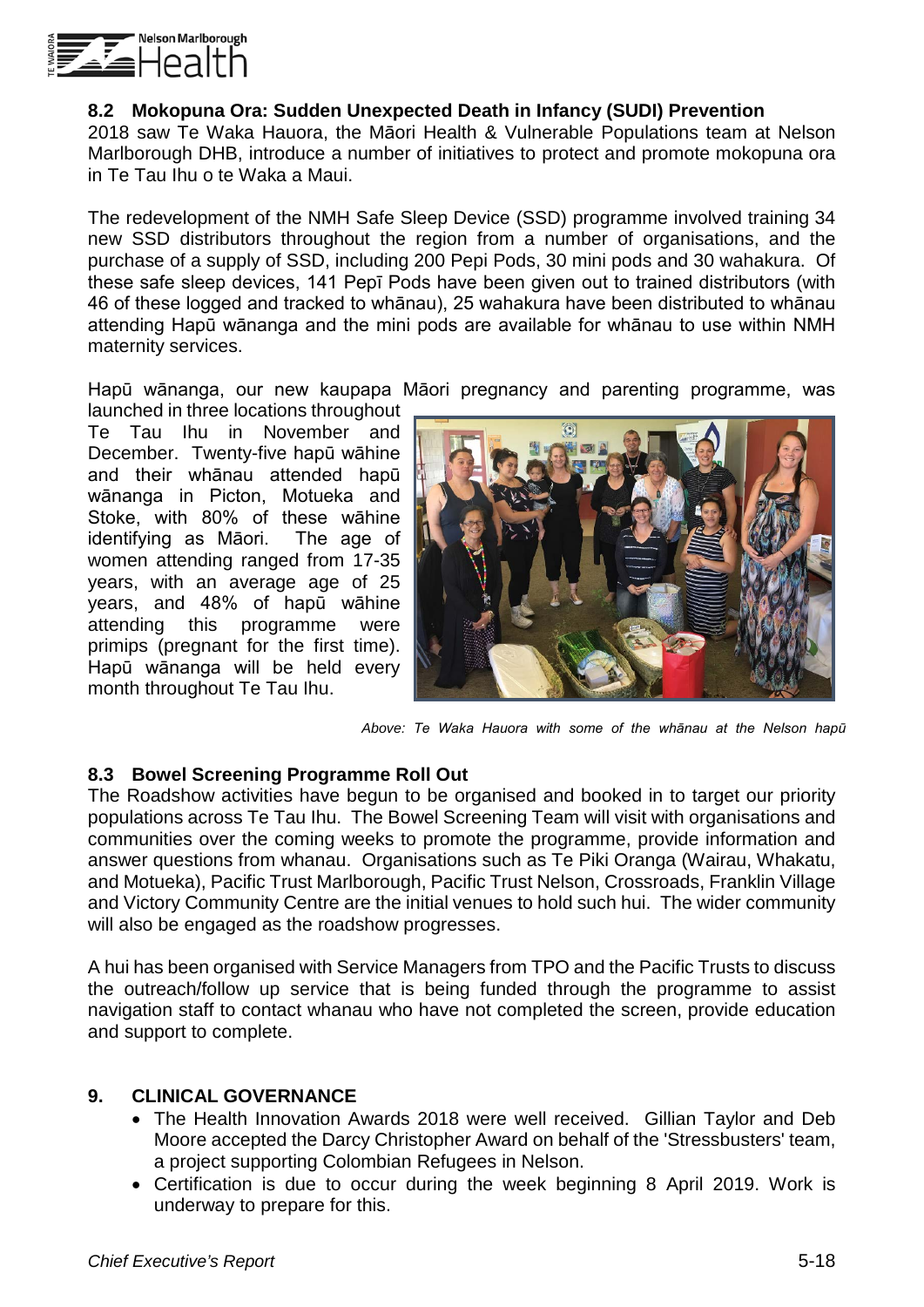

- New quality and safety markers (QSMs) from HQSC for the calendar year Q3 2018 has been released. This now includes new measures on pressure injuries and patient deterioration. We have work to do to reach national averages on these, plus work to do to address issues in falls and safe surgery. Falls assessments and plans are both substantially below the target of 90% at 73% and 72% respectively.
- The Quality Team have met with Clinical Services, Mental Health, DSS and Nursing leadership to agree the priority programmes for support in 2019. Considerations were to accommodate HQSC programmes, themes arising from adverse events and complaints over the preceding year, planned developments and priorities in Clinical Services and the output from the hospital flow work undertaken last year. The programmes decided were as follows:
	- Preventing patient deterioration
	- Roll out of eProjects: eObservations and eReferrals within the hospitals
	- Efficient Theatres
	- Valuing In-patient Time: Red to Green.
	- Mental Health: Episodes of Care
	- DSS: Medication Safety.

#### **9.2 Service User Complaints**

We received 37 new complaints in November compared to 60 the previous month. Fortysix complaints were closed, and 69 complaints remain open and active.

We received 32 new complaints in December, compared to 37 the previous month. Fortyone complaints were closed, and 47 complaints remain open and active.

There has been significant progress in reducing the numbers of overdue responses to complaints, a credit to the teams involved.